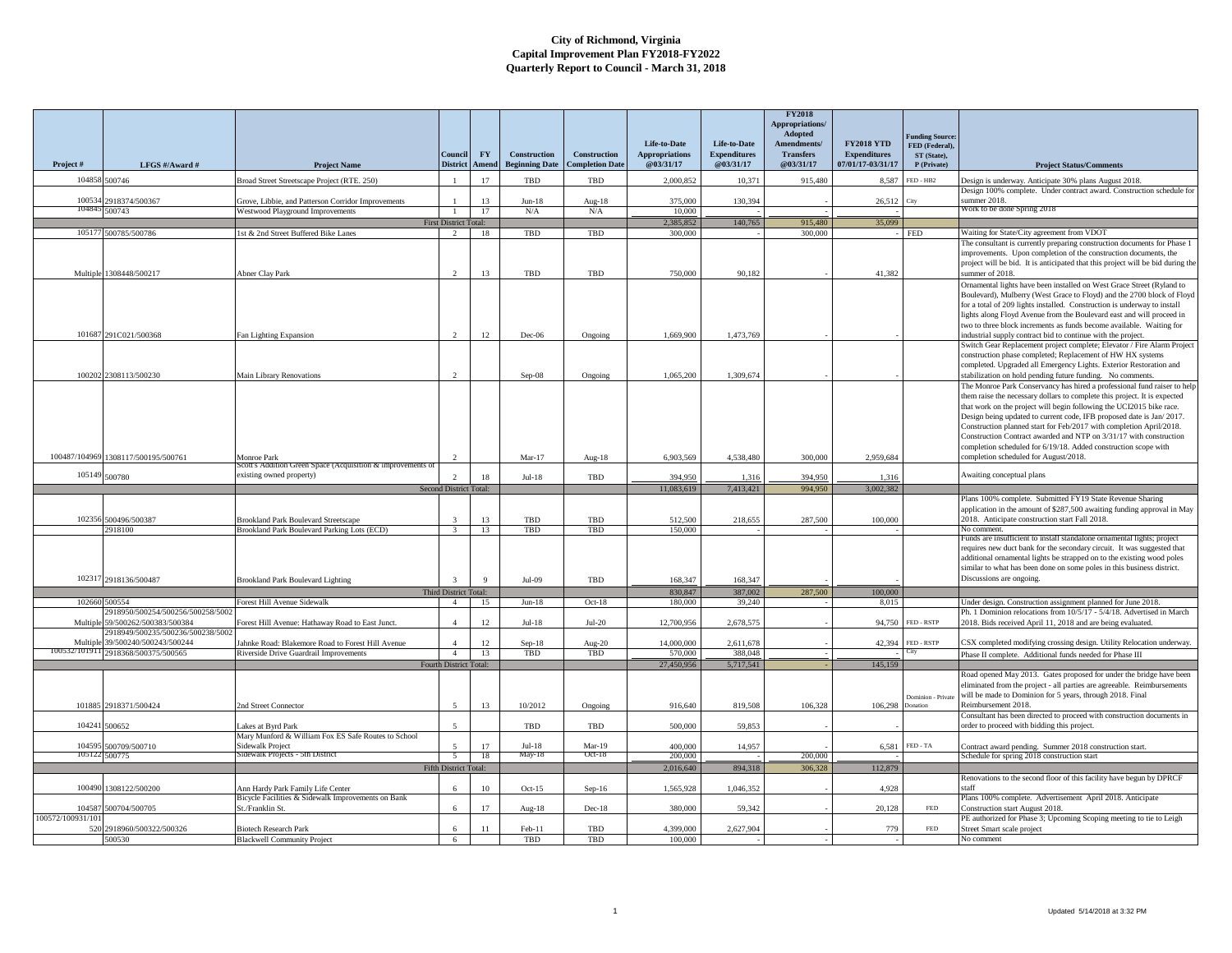|                   |                                                                             |                                                                                      |                 |           |                       |                        |                        |                                  | <b>FY2018</b><br>Appropriations/<br>Adopted |                                          |                                         |                                                                                                                                                         |
|-------------------|-----------------------------------------------------------------------------|--------------------------------------------------------------------------------------|-----------------|-----------|-----------------------|------------------------|------------------------|----------------------------------|---------------------------------------------|------------------------------------------|-----------------------------------------|---------------------------------------------------------------------------------------------------------------------------------------------------------|
|                   |                                                                             |                                                                                      |                 |           |                       |                        | Life-to-Date           | Life-to-Date                     | Amendments/                                 | <b>FY2018 YTD</b>                        | <b>Junding Source</b><br>FED (Federal). |                                                                                                                                                         |
|                   |                                                                             |                                                                                      | Council         | <b>FY</b> | Construction          | <b>Construction</b>    | <b>Appropriations</b>  | <b>Expenditures</b><br>@03/31/17 | <b>Transfers</b><br>@03/31/17               | <b>Expenditures</b><br>07/01/17-03/31/17 | ST (State),                             |                                                                                                                                                         |
| Project#          | LFGS #/Award #                                                              | <b>Project Name</b>                                                                  | <b>District</b> | Amend     | <b>Beginning Date</b> | <b>Completion Date</b> | @03/31/17              |                                  |                                             |                                          | P (Private)                             | <b>Project Status/Comments</b><br>Bids received over budget. VDOT approved project to be developed as a                                                 |
|                   |                                                                             |                                                                                      |                 |           |                       |                        |                        |                                  |                                             |                                          | /DOT - Revenue                          | Right of Way purchase under a City/developer agreement. Plans are                                                                                       |
|                   | 101754 2108133/500680/500388                                                | Canal Walk Reynolds North to 10th                                                    |                 | 13        | TBD                   | TBD                    | 3,532,058              | 1,721,856                        |                                             | 29,441                                   |                                         | being developed for a summer construction start.                                                                                                        |
|                   |                                                                             |                                                                                      |                 |           |                       |                        |                        |                                  |                                             |                                          |                                         | This project has 4 phases. 3 Phases are completed. We are anticipating to<br>receive authorization to advertise project in April 2018. Phase IV is      |
| 100539/102012/100 |                                                                             |                                                                                      |                 |           |                       |                        |                        |                                  |                                             |                                          |                                         | anticipated to start construction in August 2018. Total allocated fund is                                                                               |
| 551/100564        | 2918505/500126/129/567/645/646                                              | Cannon Creek Improvements                                                            |                 | 12        | TBD                   | <b>TBD</b>             | 2,892,000              | 2.707.563                        |                                             | 12,707                                   | City, State & Fed                       | \$3,773,325.64. We spent approximately \$2,914.000 so far.                                                                                              |
| 102529            | 2908909/500526                                                              | <b>Duval Street Circulation</b>                                                      | 6               |           | Ongoing               | Ongoing                | 250,000                | 70,030                           |                                             |                                          |                                         | On-going.<br>Phase I and II completed. Verifying funding with VDOT to determine the                                                                     |
| 100531            | 2918365/500291/500292                                                       | <b>Broad Gateway Improvements</b>                                                    | 6               | 12        | TBD                   | TBD                    | 1,994,200              | 1,266,084                        |                                             | 3,469                                    | <b>FED</b>                              | scope of Phase III                                                                                                                                      |
|                   |                                                                             |                                                                                      |                 |           |                       |                        |                        |                                  |                                             |                                          |                                         | Funding for the Eastview project were used for the demolition and site<br>improvements of the former Whitcomb Elementary School - Project               |
|                   |                                                                             |                                                                                      |                 |           |                       |                        |                        |                                  |                                             |                                          |                                         | Complete. Funding were also used for the completion of the Conrad                                                                                       |
|                   |                                                                             |                                                                                      |                 |           |                       |                        |                        |                                  |                                             |                                          |                                         | Center which will serve as commercial kitchen and culinary training                                                                                     |
|                   | 104377/100218 2308234/500247                                                | Eastview Initiative                                                                  |                 | 12        | $Mar-15$              | Ongoing                | 1,200,000              | 1,095,421                        |                                             | 1,770                                    |                                         | facility.<br>Phase I complete. Phase II Franklin - Ambler to 18th: Revising plans                                                                       |
|                   |                                                                             |                                                                                      |                 |           |                       |                        |                        |                                  |                                             |                                          | VDOT - Revenue                          | for material changes within the roadway. Anticipate summer 2018                                                                                         |
|                   | 102043/104240 2918369/500508/500568/500509                                  | Franklin Street Streetscape                                                          | 6               | 13        | Aug-18                | Mar-19                 | 3,900,000              | 219,568                          |                                             | 106,339                                  |                                         | construction start.                                                                                                                                     |
|                   |                                                                             |                                                                                      |                 |           |                       |                        |                        |                                  |                                             |                                          |                                         | The Smith Group has been selected to assist with the planning process for                                                                               |
|                   |                                                                             |                                                                                      |                 |           |                       |                        |                        |                                  |                                             |                                          |                                         | this project. The Smith Group and other consulting partners along are<br>now mapping the community engagement schedule which will last                  |
|                   |                                                                             |                                                                                      |                 |           |                       |                        |                        |                                  |                                             |                                          |                                         | approximately 9 months. We are currently in the Visitor Experience Plan                                                                                 |
|                   |                                                                             |                                                                                      |                 |           |                       |                        |                        |                                  |                                             |                                          |                                         | engagement process (75% complete) and advancing into concept design.                                                                                    |
|                   | 102750 500573                                                               | Heritage Center/Lumpkin's Jail (Devil's Half Acre)                                   | 6               | 15        | TBD                   | TBD                    | 8,050,000              | 1,424,035                        |                                             | 638,509                                  |                                         | Reference "lumpkinjail.org" website for additional information and<br>updates.                                                                          |
|                   |                                                                             |                                                                                      |                 |           |                       |                        |                        |                                  |                                             |                                          |                                         | Project will provide for additional public improvements along the                                                                                       |
|                   |                                                                             |                                                                                      |                 |           |                       |                        |                        |                                  |                                             |                                          |                                         | Corridor to support commercial revitalization. Such uses could include                                                                                  |
|                   |                                                                             |                                                                                      |                 |           |                       |                        |                        |                                  |                                             |                                          |                                         | pedestrian lighting, street lighting, additional street trees, street/sidewalk                                                                          |
|                   |                                                                             |                                                                                      |                 |           |                       |                        |                        |                                  |                                             |                                          |                                         | improvements, and public art. Contract with Kimley-Horn to assist in<br>additional street lighting, to improve safety, has been initiated. Plans        |
|                   |                                                                             |                                                                                      |                 |           |                       |                        |                        |                                  |                                             |                                          |                                         | were reviewed and received final approval by UDC and CPC in October                                                                                     |
|                   |                                                                             |                                                                                      |                 |           |                       |                        |                        |                                  |                                             |                                          |                                         | 2017. PDR working with consultant team to have a test light installed in<br>600 block of Hull St. to review character of new light fixture. Due to long |
|                   | 500406                                                                      | Hull Street Redevelopment & Conservation                                             |                 |           |                       |                        | 300,000                |                                  | 100,000                                     |                                          |                                         | lead time, installation of that due 3rd Qtr. of FY2018.                                                                                                 |
|                   |                                                                             |                                                                                      |                 |           |                       |                        |                        |                                  |                                             |                                          |                                         | Public information meeting to be held on May 1, 2018. Two (2) steering                                                                                  |
|                   | 500745                                                                      | I-95 and Broad Street Interchange Area Project/Shockoe<br>Valley Street Improvements | 6               | 17        | TBD                   | <b>TBD</b>             | 2.959,789              | 70,276                           | 1,959,789                                   | 70,276                                   | <b>FED</b>                              | committee meetings and two(2) technical committee meetings has been<br>held. Conceptual plan design is underway.                                        |
|                   |                                                                             |                                                                                      |                 |           |                       |                        |                        |                                  |                                             |                                          |                                         | Several projects have been identified by James River Park staff including                                                                               |
|                   |                                                                             |                                                                                      |                 |           |                       |                        |                        |                                  |                                             |                                          |                                         | construction of trails; completion of the Bike Skills facility on Brown's                                                                               |
|                   |                                                                             |                                                                                      |                 |           |                       |                        |                        |                                  |                                             |                                          |                                         | Island, the purchase of required construction equipment and obtaining a<br>consultant for assistance in determining improvements to the James Rive      |
|                   | 100503 500297                                                               | James River Park Infrastructure                                                      | 6               |           | $Sep-15$              | TBD                    | 850,000                | 235,179                          | 400,000                                     | 19.149                                   |                                         | Park Maintenance facility. No change from previous report                                                                                               |
|                   |                                                                             |                                                                                      |                 |           |                       |                        |                        |                                  |                                             |                                          |                                         | Demolition completed August 2015; the improvements to the park are                                                                                      |
|                   |                                                                             |                                                                                      |                 |           |                       |                        |                        |                                  |                                             |                                          |                                         | scheduled to be bid late-fall 2015. Construction scheduled to begin<br>January 25, 2016; to be completed late-Summer/early-Fall 2016. Phase II          |
|                   |                                                                             |                                                                                      |                 |           |                       |                        |                        |                                  |                                             |                                          |                                         | completed and Phase III pending future funding. No change from previous                                                                                 |
|                   | 100496 1308445/500206                                                       | Kanawha Plaza Park/RMA Superstructure Repairs                                        |                 | 11        | 8/30/2015             | 9/30/2016              | 3.482,000              | 3.265.986                        |                                             |                                          |                                         | report                                                                                                                                                  |
|                   |                                                                             |                                                                                      |                 |           |                       |                        |                        |                                  |                                             |                                          |                                         | The Acquisition of property and the construction of the Main Street Shed                                                                                |
|                   |                                                                             |                                                                                      |                 |           |                       |                        |                        |                                  |                                             |                                          |                                         | for Phase 1, 2 and partially 3 have been completed. The Virginia<br>Welcome Center is now in place and had it's soft opening late this                  |
|                   |                                                                             |                                                                                      |                 |           |                       |                        |                        |                                  |                                             |                                          |                                         | summer 2017. Final pricing for the future site work above grade hard                                                                                    |
|                   |                                                                             |                                                                                      |                 |           |                       |                        |                        |                                  |                                             |                                          |                                         | scape work will be received in the first week of February. Site work                                                                                    |
|                   |                                                                             |                                                                                      |                 |           |                       |                        |                        |                                  |                                             |                                          |                                         | utility work was completed in late fall 2017. Work to be accomplished<br>(pricing has been received): Site work improvements, A/V improvements          |
|                   |                                                                             |                                                                                      |                 |           |                       |                        |                        |                                  |                                             |                                          |                                         | furniture installations, commercial kitchen installation. The MSS                                                                                       |
|                   |                                                                             |                                                                                      |                 |           |                       |                        |                        |                                  |                                             |                                          |                                         | website and first phase of advertising campaign will be launched third                                                                                  |
|                   |                                                                             |                                                                                      |                 |           |                       |                        |                        |                                  |                                             |                                          |                                         | quarter FY2018. ECD and the Law Dept are meeting and advancing the<br>RFP for the future management and operations as well as indoor spaces             |
|                   |                                                                             |                                                                                      |                 |           |                       |                        |                        |                                  |                                             |                                          |                                         | for advertisement in 2018 for the highest and best use of the first floor                                                                               |
|                   |                                                                             |                                                                                      |                 |           |                       |                        |                        |                                  |                                             |                                          |                                         | space. The first floor has been "roughed in" to accommodate the indoor                                                                                  |
|                   |                                                                             |                                                                                      |                 |           |                       |                        |                        |                                  |                                             |                                          |                                         | market to compliment the future outdoor 17th Street Market,<br>food/beverage incubator as described in the Business Plan distributed to                 |
|                   | 2108612/500283/500469/500542/5005                                           |                                                                                      |                 |           |                       |                        |                        |                                  |                                             |                                          |                                         | Council in 2017. Letters of interest have been received for the indoor                                                                                  |
| 100241            | 43/500544                                                                   | Main Street Station Multi Modal Center                                               |                 |           | $Sep-14$              | Fall 2018              | 80,252,878             | 79,831,718                       |                                             | 2,729,747                                | <b>FED</b>                              | "market". Ongoing Project.                                                                                                                              |
|                   | 100171/100671 2958101/500223/225/226<br>100170/103002 2958835/500211/500221 | Major Bridge Painting - Manchester - Urban<br>Mayo Bridge Rehabilitation             | 6<br>6          | 11        | $Jun-14$<br>N/A       | Feb-16<br>N/A          | 8,900,000<br>2,301,000 | 7,470,094<br>1,116,672           | 500,000                                     | $(49.715)$ FED                           | (73,907) FED - Earmark                  | No comment<br>Project Management agreement in CAO's office for signature.                                                                               |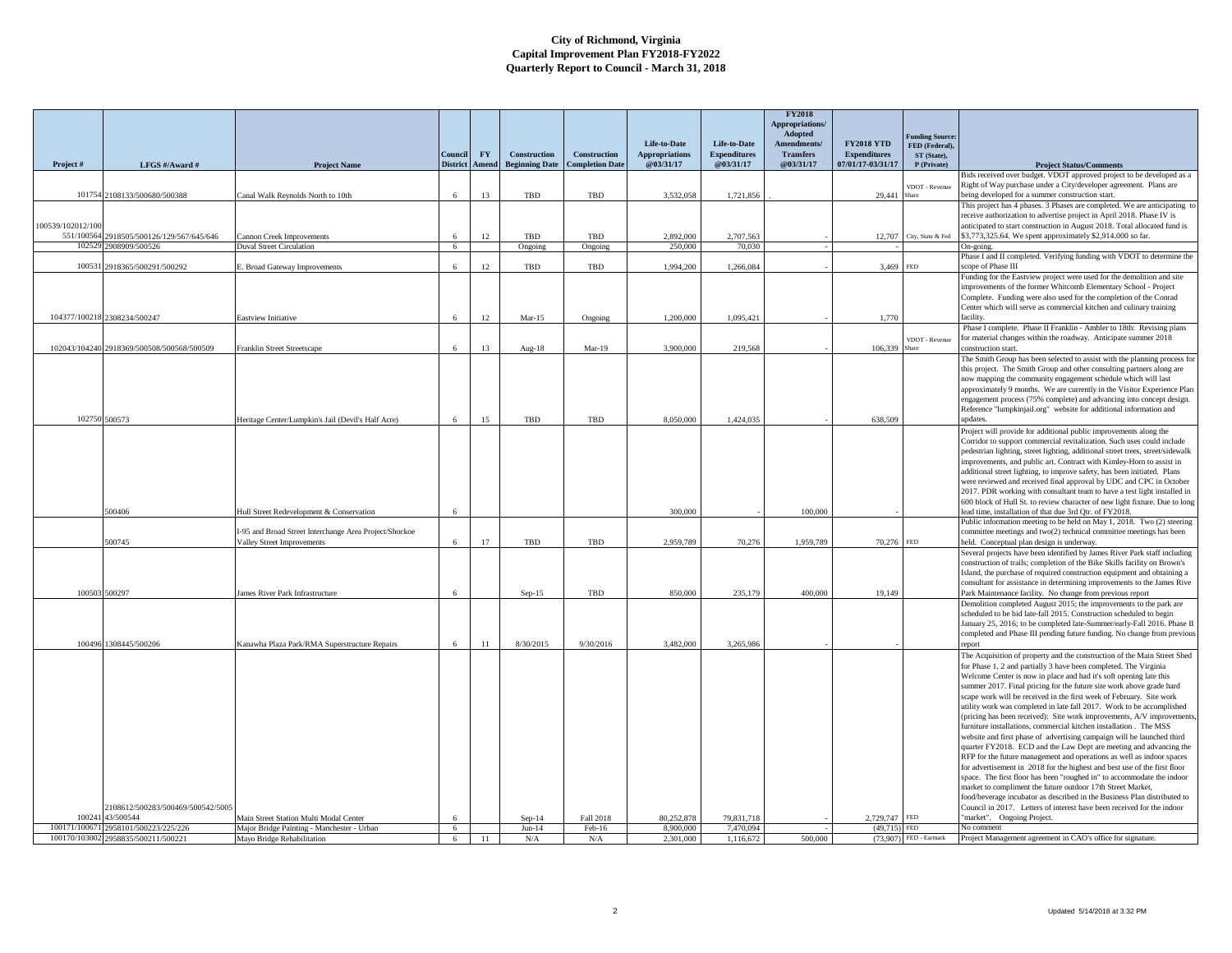|               |                                     |                                                                                                 |                                   |                    |                                              |                                        |                                    |                                  | <b>FY2018</b><br>Appropriations/<br>Adopted |                                          |                                         |                                                                                                                                                                          |
|---------------|-------------------------------------|-------------------------------------------------------------------------------------------------|-----------------------------------|--------------------|----------------------------------------------|----------------------------------------|------------------------------------|----------------------------------|---------------------------------------------|------------------------------------------|-----------------------------------------|--------------------------------------------------------------------------------------------------------------------------------------------------------------------------|
|               |                                     |                                                                                                 |                                   |                    |                                              |                                        | Life-to-Date                       | Life-to-Date                     | Amendments/                                 | <b>FY2018 YTD</b>                        | <b>Junding Source</b><br>FED (Federal). |                                                                                                                                                                          |
|               |                                     |                                                                                                 | Council<br><b>District</b>        | <b>FY</b><br>Amend | <b>Construction</b><br><b>Beginning Date</b> | Construction<br><b>Completion Date</b> | <b>Appropriations</b><br>@03/31/17 | <b>Expenditures</b><br>@03/31/17 | <b>Transfers</b><br>@03/31/17               | <b>Expenditures</b><br>07/01/17-03/31/17 | ST (State),<br>P (Private)              |                                                                                                                                                                          |
| Project #     | LFGS #/Award #                      | <b>Project Name</b>                                                                             |                                   |                    |                                              |                                        |                                    |                                  |                                             |                                          |                                         | <b>Project Status/Comments</b>                                                                                                                                           |
|               | 102251/100594 1308450/500294/500750 | RMA Plaza Joint Repair                                                                          | 6                                 | 13                 | $Sep-18$                                     | $May-19$                               | 1,711,405                          | 112,124                          |                                             | 14,568                                   |                                         | bids received in Feb. 2018. Low bid is over budget again (\$1,000,000)<br>Working with procurement to negotiate with contractor to try to bring<br>project within budget |
|               |                                     |                                                                                                 |                                   |                    |                                              |                                        |                                    |                                  |                                             |                                          |                                         | The Farmers Market project experienced a later than anticipated<br>construction start date beginning on 7/31/17, which now places the                                    |
|               |                                     |                                                                                                 |                                   |                    |                                              |                                        |                                    |                                  |                                             |                                          |                                         | project to track through the winter months. The project is currently in                                                                                                  |
|               |                                     |                                                                                                 |                                   |                    |                                              |                                        |                                    |                                  |                                             |                                          |                                         | demolition phase with DPU and Dominion Energy performing the cut-                                                                                                        |
|               |                                     |                                                                                                 |                                   |                    |                                              |                                        |                                    |                                  |                                             |                                          |                                         | over and change of the overhead utilities along the East and West End of                                                                                                 |
|               |                                     |                                                                                                 |                                   |                    |                                              |                                        |                                    |                                  |                                             |                                          |                                         | the project in early November, 2017. Given the proper weather<br>conditions along with any unforeseen delays the anticipated completion                                  |
|               |                                     | (Shko Revit) Shockoe Revitalization Strategy Plan                                               |                                   |                    |                                              |                                        |                                    |                                  |                                             |                                          |                                         | time of this project is Summer of 2018 with the landscaping being planted                                                                                                |
|               | 101767 5008313/500407/500333/500334 | Implementation                                                                                  |                                   | 13                 | $Jul-17$                                     | $Jul-18$                               | 3,564,000                          | 2.173.419                        |                                             | 642.157                                  |                                         | Federal Smart Scale in the Fall 2018.                                                                                                                                    |
|               |                                     |                                                                                                 | Sixth District Total:             |                    |                                              |                                        | 132,584,258                        | 106.513.622                      | 2,959,789                                   | 4,170,344                                |                                         |                                                                                                                                                                          |
|               |                                     |                                                                                                 |                                   |                    |                                              |                                        |                                    |                                  |                                             |                                          |                                         | The redevelopment efforts associated with the creation of a viable<br>commercial and residential corridor along 25th Street and Nine Mile Road                           |
|               |                                     |                                                                                                 |                                   |                    |                                              |                                        |                                    |                                  |                                             |                                          |                                         | are ongoing. As an integral part of the revitalization of the 25th Street                                                                                                |
|               |                                     |                                                                                                 |                                   |                    |                                              |                                        |                                    |                                  |                                             |                                          |                                         | and Nine Mile Road project area design activities continue. The                                                                                                          |
| 101777        | 5008122/500399                      | 25th Street Development                                                                         | 7                                 |                    | Feb-13                                       | Feb-18                                 | 2,415,000                          | 2,346,533                        |                                             |                                          |                                         | development of the model block is nearing completion.                                                                                                                    |
| 105178        | 500787/500788<br>101764 500404      | 29th Street/Church Hill Bike & Pedestrian Infrastructure<br>Church Hill Teen Development Center | $7\phantom{.0}$                   | 18                 | $Nov-18$                                     | $Mar-19$                               | 650,000<br>776,357                 | 17,455<br>238,070                | 650,000                                     | 17,455 FED                               |                                         | Start construction in Nov, 2018<br>No comment                                                                                                                            |
|               |                                     |                                                                                                 |                                   |                    |                                              |                                        |                                    |                                  |                                             |                                          |                                         |                                                                                                                                                                          |
|               |                                     |                                                                                                 |                                   |                    |                                              |                                        |                                    |                                  |                                             |                                          |                                         | Staff is currently assessing the improvements proposed for Lucks Field.                                                                                                  |
|               |                                     |                                                                                                 |                                   |                    |                                              |                                        |                                    |                                  |                                             |                                          |                                         | New playground equipment has bee ordered for this location (\$100,000).<br>Play equipment has been installed at Oakwood Park. New park benches,                          |
|               | 500755                              | East District Park Transformation                                                               | $7\phantom{.0}$                   | 17                 |                                              | FY2018                                 | 951,300                            | 3.946                            | 575,650                                     | 3.946                                    |                                         | trash receptacles and two shelters will also be installed at Oakwood                                                                                                     |
|               |                                     |                                                                                                 |                                   |                    |                                              |                                        |                                    |                                  |                                             |                                          |                                         | Support the east end revitalization through the strategic acquisition of key                                                                                             |
|               |                                     |                                                                                                 |                                   |                    |                                              |                                        |                                    |                                  |                                             |                                          |                                         | residential properties throughout the neighborhood to be redeveloped to<br>stabilize blocks and create opportunities for community involvement, job                      |
| 101768        | 5008314/500408                      | East End Vacant/Blighted Property Improvements                                                  | $7\overline{ }$                   | 13                 | $Jan-13$                                     | Ongoing                                | 450,000                            |                                  |                                             |                                          |                                         | training and skill development.                                                                                                                                          |
|               |                                     |                                                                                                 |                                   |                    |                                              |                                        |                                    |                                  |                                             |                                          | VDOT - Revenue                          | Construction at 65-70%. Currently working on the roundabout on E.                                                                                                        |
| 104079        | 500627/500725<br>1308447/500208     | East Riverfront Transportation Improvement Program<br>Historic Fulton Community Memorial Park   | $7\phantom{.0}$<br>$\overline{7}$ | 13                 | Feb-17<br>TBD                                | $Jun-18$<br>TBD                        | 13,006,301<br>600,000              | 8.467.264<br>51,305              | 5,050,000                                   | 4,091,680<br>8.098                       | Share                                   | Main/Dock Street. Final Project completion anticipated June 2018.<br>The project is currently in Procurement for bid                                                     |
|               |                                     |                                                                                                 |                                   |                    |                                              |                                        |                                    |                                  |                                             |                                          |                                         | Design completed for Structural Repairs. CM @ Risk contract with                                                                                                         |
|               |                                     |                                                                                                 |                                   |                    |                                              |                                        |                                    |                                  |                                             |                                          |                                         | construction to start July/15. Final parking/pedestrian design to follow                                                                                                 |
|               |                                     |                                                                                                 |                                   |                    |                                              |                                        |                                    |                                  |                                             |                                          |                                         | pending final scope definition. Demolition for mid-section of dock started                                                                                               |
|               |                                     |                                                                                                 |                                   |                    |                                              |                                        |                                    |                                  |                                             |                                          |                                         | & completion of structural repairs scheduled for Nov/16. Planning for<br>Phase II beginning and construction start in Spring./17. Phase II-                              |
|               |                                     |                                                                                                 |                                   |                    |                                              |                                        |                                    |                                  |                                             |                                          |                                         | Demolition of existing warehouse foundations completed and work                                                                                                          |
|               |                                     |                                                                                                 |                                   |                    |                                              |                                        |                                    |                                  |                                             |                                          |                                         | continuing on Eagle Dock for boat/ship access. Phase III design for entire                                                                                               |
|               | 101755 5008001/500392               | ntermediate Terminal Riverfront Public Access                                                   | $\mathcal{I}$                     | 12                 | $May-15$                                     | Ongoing                                | 4,144,318                          | 4.059.638                        |                                             | 833,589                                  |                                         | Terminal Dock area in planning process. Construction of access drive<br>pending future appropriation.                                                                    |
|               |                                     |                                                                                                 |                                   |                    |                                              |                                        |                                    |                                  |                                             |                                          |                                         | These funds are being targeted to the renovation of a portion of a RRHA                                                                                                  |
|               |                                     |                                                                                                 |                                   |                    |                                              |                                        |                                    |                                  |                                             |                                          |                                         | ecently acquired strip mall on Nine Mile Road to serve as a Community<br>Center for Creighton Court public housing residents. Parks and                                  |
|               | 101769 5008315/500409               | Nine Mile Corridor Acquisition and Rehabilitation                                               |                                   | 13                 | $Jan-13$                                     | Ongoing                                | 235,000                            |                                  |                                             |                                          |                                         | Recreation will oversee the renovations and will operate the facility.                                                                                                   |
|               |                                     |                                                                                                 |                                   |                    |                                              |                                        |                                    |                                  |                                             |                                          |                                         | 60% plans Complete. Public meeting held on March 13, 2018. FY19                                                                                                          |
|               | 104596 500711                       |                                                                                                 |                                   | 17                 | Oct-18                                       |                                        | 1,865,000                          | 108,067                          | 1,165,000                                   | 58,858                                   |                                         | Revenue Sharing (RS) application submitted for funding. RS funding                                                                                                       |
|               |                                     | Vine Mile Road Streetscape                                                                      |                                   |                    |                                              | May-19                                 |                                    |                                  |                                             |                                          |                                         | pprovals will be announced in May 2018.<br>Property location identified and purchase pending FY18 funding.                                                               |
|               |                                     |                                                                                                 |                                   |                    |                                              |                                        |                                    |                                  |                                             |                                          |                                         | Developer agreement has been executed and construction permits issued.                                                                                                   |
|               |                                     |                                                                                                 |                                   |                    |                                              |                                        |                                    |                                  |                                             |                                          |                                         | Construction in progress for completion in May/2018. Building turnover<br>scheduled for May 23, 2018. Owner upfits will take place once the                              |
|               | 500720                              | Police Property & Evidence Center                                                               | $\overline{7}$                    | 17                 |                                              | $May-18$                               | 2,900,000                          | 74,442                           | 2,200,000                                   | 73,315                                   |                                         | building has been turned over by the Developer.                                                                                                                          |
|               |                                     |                                                                                                 |                                   |                    |                                              |                                        |                                    |                                  |                                             |                                          |                                         | These funds will supported the demolition of the former Armstrong High                                                                                                   |
|               |                                     |                                                                                                 |                                   |                    |                                              |                                        |                                    |                                  |                                             |                                          |                                         | School(98% Complete) and the infrastructure improvements needed for<br>the first phase of development prior to the development of 250 units of                           |
|               |                                     |                                                                                                 |                                   |                    |                                              |                                        |                                    |                                  |                                             |                                          |                                         | housing. Funds to be used specifically for planning, design, demolition,                                                                                                 |
|               |                                     |                                                                                                 |                                   |                    |                                              |                                        |                                    |                                  |                                             |                                          |                                         | and site preparation to include streets, alleyways, curb/gutter, sidewalks,                                                                                              |
|               | 102062 5008316/500453               | Public Housing Transformation                                                                   |                                   | 14                 | Spring 2015                                  | TBD                                    | 12,071,027                         | 9,929,912                        | 3.071.027                                   | 1.953.036                                |                                         | water, sewer and lighting. Demolition is 35% complete.<br>WRA consultants conducting engineering and plan design. Survey task                                            |
| 102188/104763 | 2948751/500474                      | Route 5 Relocation - Urban                                                                      |                                   |                    | TBD                                          | TBD                                    | 2.590.428                          | 290,426                          | 950,000                                     |                                          | tate                                    | underway.                                                                                                                                                                |
|               | 500615                              | <b>Stone Bistro</b>                                                                             |                                   | 16                 | TBD                                          | FY2020                                 | 31,000,000                         | 22,286,804                       | 8,000,000                                   |                                          |                                         | No comment                                                                                                                                                               |
|               |                                     |                                                                                                 | Seventh District Total:           |                    |                                              |                                        | 73,654,731                         | 47,873,862                       | 21,661,677                                  | 7,039,976                                |                                         |                                                                                                                                                                          |
|               |                                     |                                                                                                 |                                   |                    |                                              |                                        |                                    |                                  |                                             |                                          |                                         | ROW complete. Final construction plans being prepared. Modification<br>of design to attached utilities to bridge underway per DPU request.                               |
|               |                                     |                                                                                                 |                                   |                    |                                              |                                        |                                    |                                  |                                             |                                          |                                         | Resolved utility issue, plan revisions underway, trying to coordinate with                                                                                               |
|               | 2948181/500263/264/265              | Commerce Rd.: Bellemeade to 450 ft - Urban                                                      |                                   |                    | $Sep-18$                                     | $Sep-20$                               | 16,310,405                         | 1.539.935                        | 2.050.000                                   |                                          | 117,630 FED - Urban                     | CSX on R/R crossing.                                                                                                                                                     |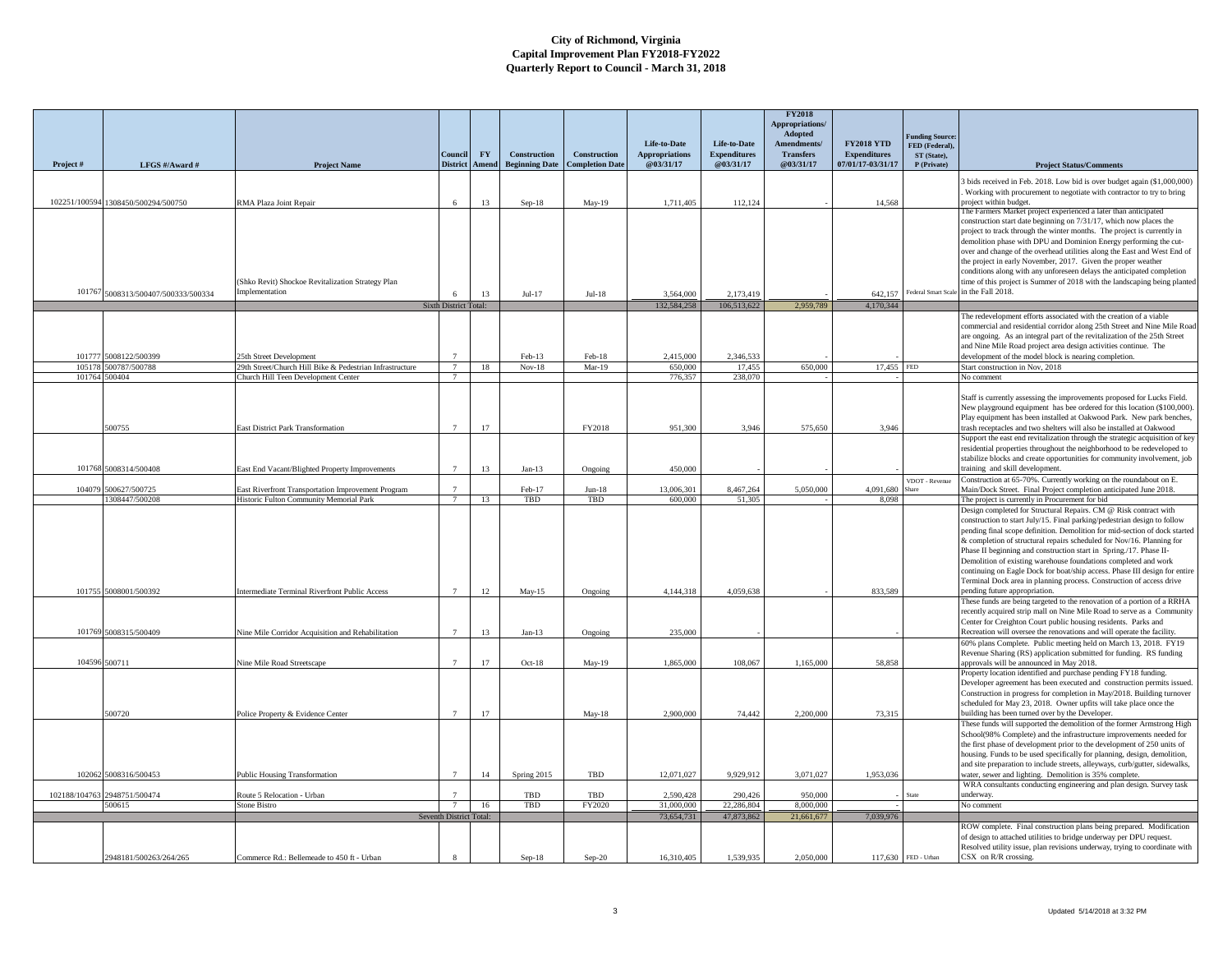|                 |                                                         |                                                              |                            |                    |                                       |                                               | Life-to-Date                       | Life-to-Date                     | <b>FY2018</b><br>Appropriations/<br>Adopted<br>Amendments/ | <b>FY2018 YTD</b>                        | <b>Funding Source:</b><br>FED (Federal). |                                                                                                                                                                                                                                                                                                                                                                                                                                                    |
|-----------------|---------------------------------------------------------|--------------------------------------------------------------|----------------------------|--------------------|---------------------------------------|-----------------------------------------------|------------------------------------|----------------------------------|------------------------------------------------------------|------------------------------------------|------------------------------------------|----------------------------------------------------------------------------------------------------------------------------------------------------------------------------------------------------------------------------------------------------------------------------------------------------------------------------------------------------------------------------------------------------------------------------------------------------|
| Project#        | LFGS #/Award #                                          | <b>Project Name</b>                                          | Council<br><b>District</b> | <b>FY</b><br>Amend | Construction<br><b>Beginning Date</b> | <b>Construction</b><br><b>Completion Date</b> | <b>Appropriations</b><br>@03/31/17 | <b>Expenditures</b><br>@03/31/17 | <b>Transfers</b><br>@03/31/17                              | <b>Expenditures</b><br>07/01/17-03/31/17 | ST (State),<br>P (Private)               | <b>Project Status/Comments</b>                                                                                                                                                                                                                                                                                                                                                                                                                     |
| 102186          | 500473/500491                                           | Deepwater Terminal to Goodes Street                          | 8                          | $\overline{11}$    | TBD                                   | TBD                                           | 2.250,000                          | 174,126                          |                                                            | 8.026                                    | <b>FED</b>                               | 95% plan design is completed. R/W process anticipated to start summer 2                                                                                                                                                                                                                                                                                                                                                                            |
| 10515           | 500781                                                  | Eighth District Green Space Creation (Acquisitions & improve | 8                          | 18                 | TBD                                   | TBD                                           | 125,717                            |                                  | 125,717                                                    |                                          |                                          | No comment                                                                                                                                                                                                                                                                                                                                                                                                                                         |
|                 |                                                         |                                                              |                            |                    |                                       |                                               |                                    |                                  |                                                            |                                          |                                          | There has a delay with the relocation of overhead CTV and telephone<br>lines, however staff is working with Verizon to accomplish this task. The                                                                                                                                                                                                                                                                                                   |
| 100485          | 308110/500191                                           | Hickory Hill Community center                                | $\mathbf{8}$               | 13                 | $Mar-17$                              | $Oct-17$                                      | 1.862.280                          | 1.580.736                        | 310,000                                                    | 306,897                                  |                                          | process for Verizon to obtain has begun.                                                                                                                                                                                                                                                                                                                                                                                                           |
| 102969          | 2918752/500599                                          | Jefferson Davis Hwy (US 1-301): Chesterman Ave.              | 8                          |                    | TBD                                   | TBD                                           | 773,000                            | 590,503                          |                                                            |                                          | 2.369 FED - Urban                        | VDOT proceeding with schedule and design. Survey task underway.                                                                                                                                                                                                                                                                                                                                                                                    |
|                 |                                                         |                                                              |                            |                    |                                       |                                               |                                    |                                  |                                                            |                                          |                                          | April 2018 advertisement planned. Construction start anticipated July                                                                                                                                                                                                                                                                                                                                                                              |
| 10067.          | 2928755/500288/500694                                   | Midlothian Turn/Belt Blvd Bridge Rehab                       | $\mathbf{8}$               |                    | $Jul-18$                              | Feb-19                                        | 2,300,000                          | 271,782                          |                                                            | 51,678                                   | FED - RSTP                               | 2018                                                                                                                                                                                                                                                                                                                                                                                                                                               |
|                 |                                                         |                                                              | Eighth District Total:     |                    |                                       |                                               | 23,621,402                         | 4,157,081                        | 2,485,717                                                  | 486,599                                  |                                          |                                                                                                                                                                                                                                                                                                                                                                                                                                                    |
|                 | 104590 500706/500707                                    | Carnation Street New Sidewalk                                | $\mathbf Q$                | 17                 | $Jul-18$                              | $Mar-19$                                      | 600.000                            | 103,670                          |                                                            | 46,742                                   | FED - Enhanceme                          | Plans 100% complete. Advertisement April 2018. Anticipate Construction                                                                                                                                                                                                                                                                                                                                                                             |
|                 |                                                         |                                                              |                            |                    |                                       |                                               |                                    |                                  |                                                            |                                          |                                          | FY19 Revenue Sharing application submitted for funding awaiting                                                                                                                                                                                                                                                                                                                                                                                    |
| 10203           | 500448                                                  | <b>Tey Road Improvements</b>                                 | $\mathbf Q$                | 14                 | N/A                                   | TBD                                           | 900,000                            | 49.931                           | 800,000                                                    |                                          |                                          | funding allocation approvals.                                                                                                                                                                                                                                                                                                                                                                                                                      |
| 105173          | 500784                                                  | Hull Street & Chippenham Parkway Gateway Project             | 9                          | <sup>18</sup>      | TBD                                   | TBD                                           | 500,000                            | 2,722                            | 500.000                                                    | 2,722                                    |                                          | Developing conceptual plans.                                                                                                                                                                                                                                                                                                                                                                                                                       |
| 101924          | 500429/500430                                           | Hull St.: Dixon Dr. to Elkhardt - Urban                      | 9                          | 12                 | TBD                                   | TBD                                           | 4.969.752                          | 2,985,000                        |                                                            |                                          | FED - Urban                              | 60% Design Underway. Public Hearing to be held on June 6, 2018.                                                                                                                                                                                                                                                                                                                                                                                    |
| 101906 500428   |                                                         | Southside Community Center                                   | $\mathbf{Q}$               | 14                 | $Jun-15$                              | Ongoing                                       | 5.113.500                          | 3.423.066                        | 1.500.000                                                  | 70.531                                   |                                          | the gym renovations (Phase I) constructions completed July 2017. Staff<br>occupied the facility on July 24, 2017. Closeout procedures and asset<br>nanagement report being prepared. Phase II Planning in process.<br>Investigating if demolition of specific buildings can be executed prior to<br>the Master Plan revisions being approved by the UDC and Planning<br>Commission.                                                                |
|                 |                                                         |                                                              | Ninth District Total:      |                    |                                       |                                               | 12.083.252                         | 6.564.389                        | 2.800.000                                                  | 119,995                                  |                                          |                                                                                                                                                                                                                                                                                                                                                                                                                                                    |
|                 | 100486 1308115/500194                                   | BldgFac) Parks and Recreation Building Maintenance           | $_{\rm CW}$                |                    | Ongoing                               | Ongoing                                       | 5.959.801                          | 5,111,063                        | 200,000                                                    | 12,425                                   |                                          | Bids have been received for the gym floor replacement project at<br>Randolph Community Center and a recommendation has been submitted<br>to Procurement to award the bid. The contractor has been selected for the<br>Pine Camp Roof Replacement project and the work began in early April<br>2018. Two new HVAC units have also been purchased for Pine Camp<br>and will be installed during the roof replacement project.                        |
|                 |                                                         |                                                              |                            |                    |                                       |                                               |                                    |                                  |                                                            |                                          |                                          | City's portion of State Urban Funds for resurfacing, restoration and                                                                                                                                                                                                                                                                                                                                                                               |
|                 |                                                         |                                                              | $_{\rm CW}$                |                    |                                       |                                               |                                    |                                  |                                                            |                                          |                                          | construction of various City streets and bridges. Funds assigned to                                                                                                                                                                                                                                                                                                                                                                                |
|                 | Multiple 2948791/500343                                 | 4R Capital projects - Urban                                  |                            |                    | Ongoing                               | Ongoing                                       | 1,665,000                          | 1,445,868                        |                                                            | (78, 583)                                |                                          | Deepwater Terminal road project.<br>The city has entered into a contract with Motorola Solutions, Inc. for a                                                                                                                                                                                                                                                                                                                                       |
|                 | 100221 2308302/500250                                   | 800 MHz Radio System Update & Equip. Replacement             | CW                         | 12                 | Ongoing                               | Ongoing                                       | 35,288,372                         | 6,195,405                        | 7,076,372                                                  | 342,617                                  |                                          | turn-key replacement of the city's radio system. New tower sites have<br>been identified and approved by the Planning Commission. Channels and<br>new system coverage has been approved by the FCC. Installation of<br>public safety radios began August 2017 with the remaining general<br>government radios and new system as a whole projected to be completed<br>in late 2020. FY18 encumbrance total \$548,987.84. Total CIP<br>\$40,156,764. |
|                 |                                                         |                                                              |                            |                    |                                       |                                               |                                    |                                  |                                                            |                                          |                                          | Architectural design and engineering services have been completed. A                                                                                                                                                                                                                                                                                                                                                                               |
| 564661          | 500559                                                  | 0-1-1 Emergency Communications Center Expansion              | <b>CW</b>                  | 15                 | N/A                                   | Fall 2018                                     | 2.826,807                          | 1.073.582                        |                                                            | 639,629                                  |                                          | construction contract was awarded July 2017. Project team is<br>coordinating with various utilities to move sensitive infrastructure.<br>Construction is tentatively scheduled to begin in late August 2017 but<br>hinges on all necessary utilities being moved. Construction NTP on<br>7/24/17. Construction completion schedule to be approx. Fall/2018. No<br>change.                                                                          |
| 10193           | 2908023/500435                                          | <b>Bicycle Parking Racks</b>                                 | CW                         | 13                 | $Apr-13$                              | Ongoing                                       | 175.000                            | 86.357                           | 25.000                                                     | 26,970                                   |                                          | Ongoing installation of racks.                                                                                                                                                                                                                                                                                                                                                                                                                     |
| <b>Multiple</b> | 2908222/500306 CMAQ /500308 RS<br>/500309 GO /500310 GO | Bike Lanes/Bike Boulevards (Bike Lanes "Sharrows")           | CW                         | 12                 | Ongoing                               | Ongoing                                       | 3.150,000                          | 1.240.303                        |                                                            |                                          | 126,612 VDOT - Revent RAPIDS.            | Projects in construction phase Semmes Avenue, 17th Street,<br>Williamsburg Avenue, Fairfield Avenue, Government Road, Grayland<br>Avenue. Other corridors to be designed. Life to Date Appropriations are<br>estimated for pre-FY2014 timeframe due to shift from Advantage to                                                                                                                                                                     |
|                 |                                                         |                                                              |                            |                    |                                       |                                               |                                    |                                  |                                                            |                                          |                                          | 1st QTR - 4 full demolitions & 4 Stabilizations 2nd QTR 1 full                                                                                                                                                                                                                                                                                                                                                                                     |
| 101522          | 5008766/500324                                          | <b>Building Demolition</b>                                   | $_{\rm CW}$                |                    | Jul-98                                | Ongoing                                       | 6,200,000                          | 6,012,806                        |                                                            | 77,017                                   |                                          | temolition                                                                                                                                                                                                                                                                                                                                                                                                                                         |
| 100493          | 1308186C/500203                                         | Cemetery Improvements                                        | $\mathrm{CW}$              |                    | Ongoing                               | Ongoing                                       | 3,586,764                          | 3,512,993                        |                                                            | 5.540                                    |                                          | Plans completed for providing additional burial space on existing,<br>undeveloped land at Riverview Cemetery. Staff is exploring options to<br>fund this project. A columbarium has been installed at Riverview to<br>provide an option for housing cremains. No comment                                                                                                                                                                           |
|                 |                                                         |                                                              |                            |                    |                                       |                                               |                                    |                                  |                                                            |                                          | ederal & Sta                             |                                                                                                                                                                                                                                                                                                                                                                                                                                                    |
| 10403           | 500622/500623                                           | City Bike Share Phase II Deployment (CMAQ)                   | $\mathrm{cw}$              | 18                 | Ongoing                               | TBD                                           | 3,244,000                          | 1,129,970                        | 1,900,000                                                  | 447,948                                  | CMAQ                                     | Contract change order is complete. Awaiting PO.                                                                                                                                                                                                                                                                                                                                                                                                    |
| 105129 500776   |                                                         | City Hall - Cooling Tower and Structural Replacement Project | CW                         |                    | $Jul-17$                              | $Jun-18$                                      | 1,200,000                          | 112,085                          | 1,200,000                                                  | 112,085                                  |                                          | Construction underway, estimated project completion June/ 2018.<br>Construction began May 2016 for installation of generator redundancy                                                                                                                                                                                                                                                                                                            |
|                 | 102706/100206 2308140/500232                            | City Hall Emergency Generator Replacement                    | CW                         |                    | $Nov-08$                              | Ongoing                                       | 2.255,000                          | 2.549.510                        |                                                            | 3.453                                    |                                          | and DIT redundant circuitry. Working with DIT to schedule circuit cut-<br>over, estimated completion date Sept/2018.                                                                                                                                                                                                                                                                                                                               |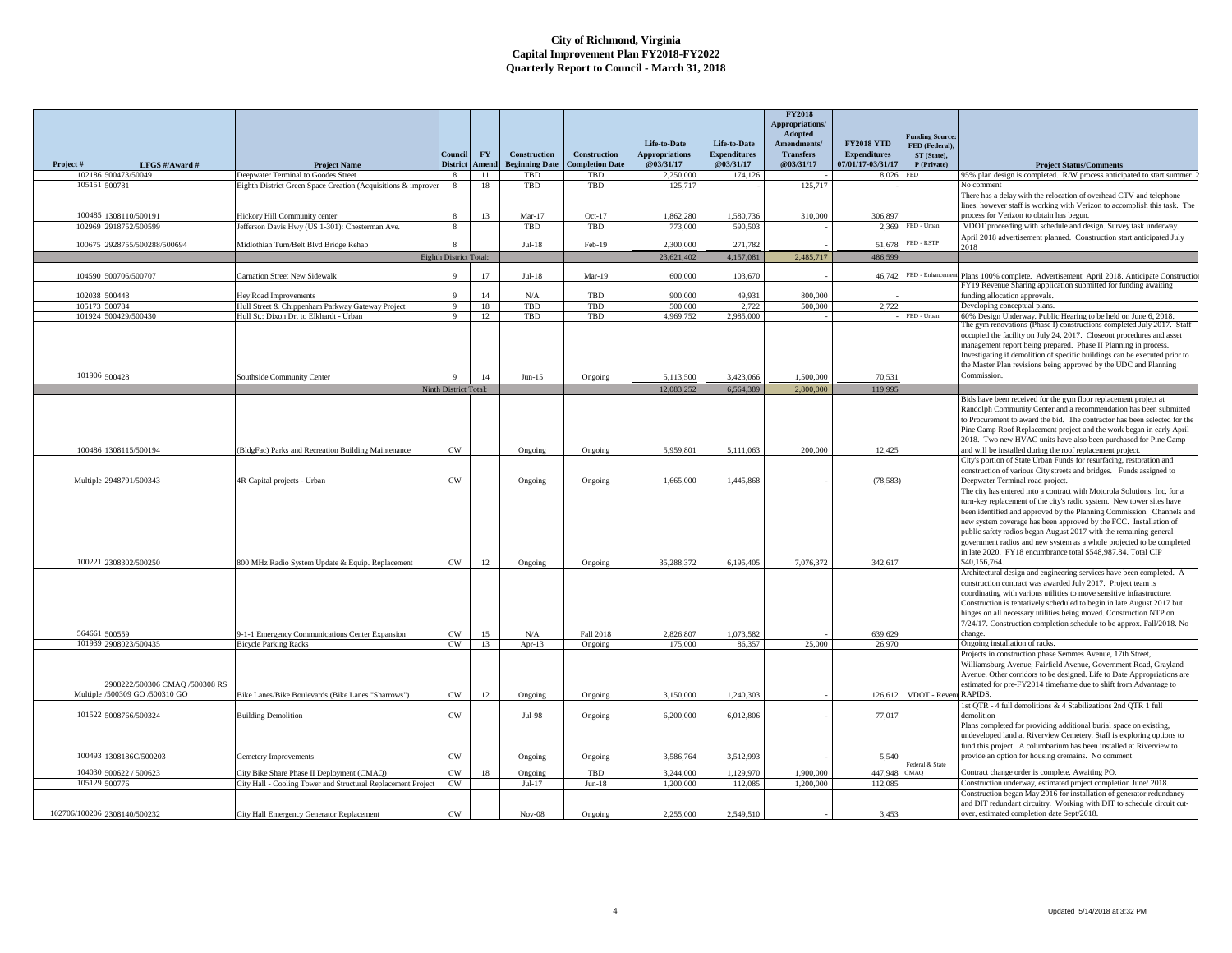|          |                              |                                                      |                            |                    |                                       |                                        |                                    |                                  | <b>FY2018</b><br>Appropriations/ |                                          |                                         |                                                                                                                                                        |
|----------|------------------------------|------------------------------------------------------|----------------------------|--------------------|---------------------------------------|----------------------------------------|------------------------------------|----------------------------------|----------------------------------|------------------------------------------|-----------------------------------------|--------------------------------------------------------------------------------------------------------------------------------------------------------|
|          |                              |                                                      |                            |                    |                                       |                                        | Life-to-Date                       | Life-to-Date                     | Adopted<br>Amendments/           | <b>FY2018 YTD</b>                        | <b>Funding Source</b><br>FED (Federal), |                                                                                                                                                        |
| Project# | LFGS #/Award #               | <b>Project Name</b>                                  | Council<br><b>District</b> | <b>FY</b><br>Amend | Construction<br><b>Beginning Date</b> | Construction<br><b>Completion Date</b> | <b>Appropriations</b><br>@03/31/17 | <b>Expenditures</b><br>@03/31/17 | <b>Transfers</b><br>@03/31/17    | <b>Expenditures</b><br>07/01/17-03/31/17 | ST (State),<br>P (Private)              | <b>Project Status/Comments</b>                                                                                                                         |
|          |                              |                                                      |                            |                    |                                       |                                        |                                    |                                  |                                  |                                          |                                         | AHU 4 construction complete; next phase of project (valves and steam<br>traps) On going project, however, additional funds will be needed to           |
|          |                              |                                                      |                            |                    |                                       |                                        |                                    |                                  |                                  |                                          |                                         | complete City Hall. Replace failing heating and cooling valves; The                                                                                    |
|          |                              |                                                      |                            |                    |                                       |                                        |                                    |                                  |                                  |                                          |                                         | following projects are currently ongoing: Replace Hot and Chilled water<br>line replacement at various location, replace all restroom drains           |
|          |                              |                                                      |                            |                    |                                       |                                        |                                    |                                  |                                  |                                          |                                         | (complete), replace hot and chilled water lines at the 1st floor (on-going),                                                                           |
|          |                              |                                                      |                            |                    |                                       |                                        |                                    |                                  |                                  |                                          |                                         | replace roof drain lines above room 100 1st floor. The total sum for the<br>projects is \$120,673.00. Respectively (\$47,363, \$41,184, \$18,384,      |
|          |                              |                                                      |                            |                    |                                       |                                        |                                    |                                  |                                  |                                          |                                         | \$13,742). Additional projects completed are: Replace chilled and hot                                                                                  |
|          |                              |                                                      |                            |                    |                                       |                                        |                                    |                                  |                                  |                                          |                                         | water lines (\$12,480); Install hot water recirculation equipment<br>(\$33,193); Install (4) hot taps on Chill and hot water lines (\$6,303). The      |
|          |                              |                                                      |                            |                    |                                       |                                        |                                    |                                  |                                  |                                          |                                         | remaining funds per rapids as of 7/22/16 were \$288,217.05)                                                                                            |
|          |                              |                                                      |                            |                    |                                       |                                        |                                    |                                  |                                  |                                          |                                         | *(UPDATE: 10/21/16) - Two (2) additional projects currently on-going:<br>Replace Booster Pump at City Hall and Design Replacement of Steam             |
|          |                              |                                                      |                            |                    |                                       |                                        |                                    |                                  |                                  |                                          |                                         | Coils and VAVs. Respectively (\$57,887 and \$14,125). The remaining<br>funds per rapids as of 10/21/16 is \$245,103.82. Update Contractor to           |
| 100208   | 2308154/500242               | City Hall HVAC Valve Replacement                     | $\mathrm{CW}$              |                    | Feb-16                                | Ongoing                                | 2,210,000                          | 438,187                          |                                  | 46,339                                   |                                         | return in November 2017.                                                                                                                               |
|          |                              |                                                      |                            |                    |                                       |                                        |                                    |                                  |                                  |                                          |                                         | Projects under construction, to support the renovations for the Fire<br>Alarm/Sprinkler Project UPDATE 100% Complete . City Council Suite              |
|          |                              |                                                      |                            |                    |                                       |                                        |                                    |                                  |                                  |                                          |                                         | renovation UPDATE Project on HOLD pending future funding. No                                                                                           |
| 100229   | 2308933/500269               | <b>City Hall Interior Renovations</b>                | CW                         |                    | On-going                              | Ongoing                                | 631,000                            | 614.801                          |                                  |                                          |                                         | change.                                                                                                                                                |
|          |                              |                                                      |                            |                    |                                       |                                        |                                    |                                  |                                  |                                          |                                         | The City hired an Architectural firm in Sept. of 2011. To date the firm                                                                                |
|          |                              |                                                      |                            |                    |                                       |                                        |                                    |                                  |                                  |                                          |                                         | has completed a space utilization study and provided three options for the<br>build-out of temporary office space in 730 East Broad Street to          |
|          |                              |                                                      |                            |                    |                                       |                                        |                                    |                                  |                                  |                                          |                                         | accommodate staff during major construction in City Hall. Construction                                                                                 |
|          |                              |                                                      |                            |                    |                                       |                                        |                                    |                                  |                                  |                                          |                                         | and MEP drawing should be completed by Dec. 3, 2012. The City has<br>hired the A/E firm for renovation design of first, third, fourth floor.           |
|          |                              |                                                      |                            |                    |                                       |                                        |                                    |                                  |                                  |                                          |                                         | Construction start scheduled for May 15, 2015 for schedule completion of<br>1st & 4th floors Dec./2015. Phase III design for 1st Fl. Finance complete  |
|          |                              |                                                      |                            |                    |                                       |                                        |                                    |                                  |                                  |                                          |                                         | and IFB due 12/8/16. Construction start Feb 1 with scheduled completion                                                                                |
| Multiple | 2308235/500438               | City Hall Renovation Project                         | $\mathrm{CW}$              | 13                 | Feb-13                                | Ongoing                                | 4.958.085                          | 4.158.890                        | 590,000                          | 865,690                                  |                                         | for Dec/2017. Phase IV construction pending future funding. No change.<br>City Hall Boiler Replacement Project; construction complete, close-out       |
| 100216   | 2308223/500246               | City Hall Replacement of Boilers and Related Systems | CW                         |                    | Mar-09                                | Feb-18                                 | 496,000                            | 936,110                          |                                  | 491,838                                  |                                         | documents underway.                                                                                                                                    |
|          |                              |                                                      |                            |                    |                                       |                                        |                                    |                                  |                                  |                                          |                                         | Funds will be used in designated areas of Church Hill, Carver/NTW,<br>Swansboro(The Hollands) and Matthews Heights for approved                        |
| Multiple | 5008105C/500396              | Citywide Neighborhood Improvements (Bloom)           | $\mathrm{CW}$              |                    | $Jul-00$                              | Ongoing                                | 5,801,125                          | 4,648,632                        | 150,000                          | 284,897                                  |                                         | infrastructure improvements. Ongoing.                                                                                                                  |
|          |                              |                                                      |                            |                    |                                       |                                        |                                    |                                  |                                  |                                          |                                         | Several projects: Splitters and speed table on Granite Ave - construction                                                                              |
|          |                              |                                                      |                            |                    |                                       |                                        |                                    |                                  |                                  |                                          |                                         | on-going. Bliley Rd - award process. Traffic calming Group 2 - 90%<br>Plans completed. Traffic Calming Group 3 - 30% completed. Idlewood               |
|          |                              |                                                      |                            |                    |                                       |                                        |                                    |                                  |                                  |                                          |                                         | Ave Roundabout - started construction on October 5, 2017. 90%                                                                                          |
| Multiple | 2908910/500360/500361/500353 | Citywide Traffic Calming                             | $_{\mbox{\scriptsize CW}}$ |                    | Ongoing                               | Ongoing                                | 5,049,640                          | 3,714,335                        | 200,000                          | 191,577                                  | VDOT - Revenue                          | completed. Life to Date Appropriations are estimated for pre-FY2014<br>timeframe due to shift from Advantage to RAPIDS.                                |
|          |                              |                                                      |                            |                    |                                       |                                        |                                    |                                  |                                  |                                          |                                         | Phase 1 signs installation complete. Replacing/repairing a couple of                                                                                   |
|          |                              |                                                      |                            |                    |                                       |                                        |                                    |                                  |                                  |                                          |                                         | damaged signs. The second phase of the project will involve the design<br>and implementation of the pedestrian wayfinding piecethat is                 |
|          |                              |                                                      |                            |                    |                                       |                                        |                                    |                                  |                                  |                                          |                                         | scheduled to start design work within next 45-60 days, with an anticipated                                                                             |
|          |                              |                                                      |                            |                    |                                       |                                        |                                    |                                  |                                  |                                          |                                         | final installation by end of 2018. Meetings with staff have occurred on at<br>least 3 occasions. Working to schedule larger stakeholder meeting in 3rd |
|          | 101519 2108123/500323        | Citywide Wayfinding Signage                          | CW                         |                    | $Mav-11$                              | $Dec-17$                               | 1,695,000                          | 1.109.031                        |                                  | 7,370                                    |                                         | Otr. FY18 to finalize location and new designs.                                                                                                        |
|          |                              |                                                      |                            |                    |                                       |                                        |                                    |                                  |                                  |                                          |                                         | Current project scope consists of Pre-K (260 children) Facility as Phase V                                                                             |
|          |                              |                                                      |                            |                    |                                       |                                        |                                    |                                  |                                  |                                          |                                         | to the M. L. King Middle School Project. Pre-K Facility design is<br>complete & construction (Exterior envelope, interior partitions and MEP           |
|          |                              |                                                      |                            |                    |                                       |                                        |                                    |                                  |                                  |                                          |                                         | rough in) is underway. Scheduled completion on 6/15/15. MLK Pre-K                                                                                      |
|          | Multiple 2308105/500455      | Community Schools/Parks/Libraries                    | CW                         |                    | 5/2014                                | Ongoing                                | 8,251,485                          | 7,709,769                        |                                  | 296,917                                  |                                         | closeout process underway. Other project scoping underway. No change.<br>816 Riverside Park was acquired and demolished. It is scheduled for           |
|          |                              |                                                      |                            |                    |                                       |                                        |                                    |                                  |                                  |                                          |                                         | auction spring/summer of 2017. 1006 W. Franklin and 1302 Floyd                                                                                         |
|          |                              |                                                      |                            |                    |                                       |                                        |                                    |                                  |                                  |                                          |                                         | Avenue were also acquired and sold at auction on 8/23/16. 1006 West<br>Franklin Street sold for \$291,500 and 1302 Floyd Avenue sold for               |
|          | 5008177/500327               | Corridor/Gateway Blight Abatement                    | CW                         | 12                 | Ongoing                               | TBD                                    | 1.200,000                          | 590.694                          |                                  |                                          |                                         | \$258,500. Sales of both properties to respective owners adopted by<br>Council 12/16. No change.                                                       |
|          |                              |                                                      |                            |                    |                                       |                                        |                                    |                                  |                                  |                                          |                                         |                                                                                                                                                        |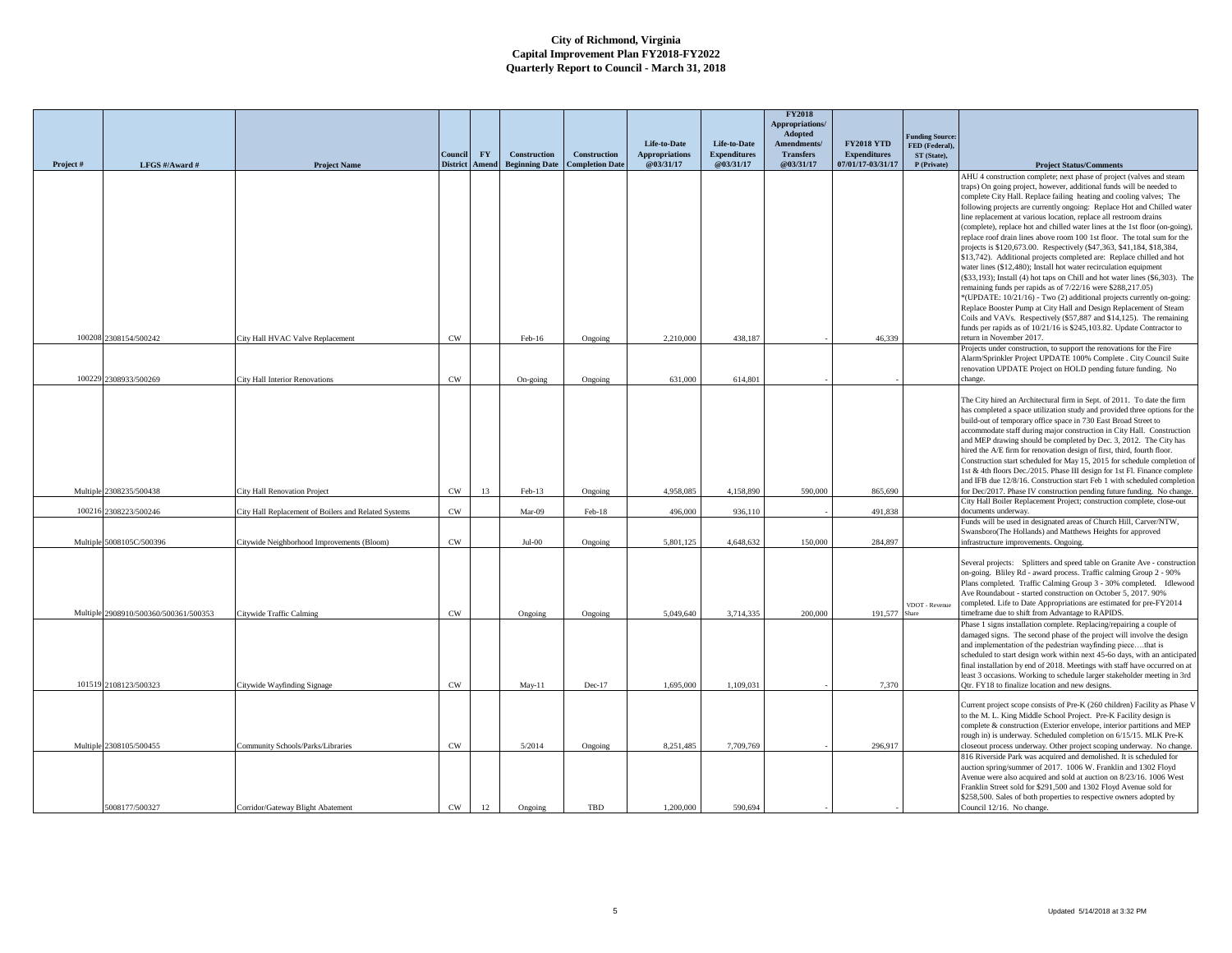|          |                                     |                                                                    |                                  |           |                       |                        |                                       |                                     | <b>FY2018</b><br><b>Appropriations/</b><br>Adopted |                                          | <b>Funding Source:</b>        |                                                                                                                                                  |
|----------|-------------------------------------|--------------------------------------------------------------------|----------------------------------|-----------|-----------------------|------------------------|---------------------------------------|-------------------------------------|----------------------------------------------------|------------------------------------------|-------------------------------|--------------------------------------------------------------------------------------------------------------------------------------------------|
|          |                                     |                                                                    | Council                          | <b>FY</b> | <b>Construction</b>   | Construction           | Life-to-Date<br><b>Appropriations</b> | Life-to-Date<br><b>Expenditures</b> | Amendments/<br><b>Transfers</b>                    | <b>FY2018 YTD</b><br><b>Expenditures</b> | FED (Federal),<br>ST (State), |                                                                                                                                                  |
| Project# | LFGS #/Award #                      | <b>Project Name</b>                                                | <b>District</b>                  | Amend     | <b>Beginning Date</b> | <b>Completion Date</b> | @03/31/17                             | @03/31/17                           | @03/31/17                                          | 07/01/17-03/31/17                        | P (Private)                   | <b>Project Status/Comments</b>                                                                                                                   |
|          |                                     |                                                                    |                                  |           |                       |                        |                                       |                                     |                                                    |                                          |                               | In Q3 of FY18, CRM Project Team worked with stakeholders on the                                                                                  |
|          |                                     |                                                                    |                                  |           |                       |                        |                                       |                                     |                                                    |                                          |                               | following:<br>"Go Live Content", for Phase I agencies (PDR, DPW, DPU, DSS, RPD                                                                   |
|          |                                     |                                                                    |                                  |           |                       |                        |                                       |                                     |                                                    |                                          |                               | and Finance) relating to service requests, FAQs and City works interface,                                                                        |
|          |                                     |                                                                    |                                  |           |                       |                        |                                       |                                     |                                                    |                                          |                               | is in the non-production environment.                                                                                                            |
|          |                                     |                                                                    |                                  |           |                       |                        |                                       |                                     |                                                    |                                          |                               | Currently the City is working through User Acceptance Testing for Phase                                                                          |
|          |                                     |                                                                    |                                  |           |                       |                        |                                       |                                     |                                                    |                                          |                               | The CRM roadmap for Phase II has been finalized with stakeholders to                                                                             |
|          |                                     |                                                                    |                                  |           |                       |                        |                                       |                                     |                                                    |                                          |                               | include: an interface to EngerGov, the addition of other City agencies that                                                                      |
|          |                                     |                                                                    |                                  |           |                       |                        |                                       |                                     |                                                    |                                          |                               | perform customer service and an optimization period for refining all                                                                             |
|          |                                     |                                                                    |                                  |           |                       |                        |                                       |                                     |                                                    |                                          |                               | content within RVA311.<br>Phase I optimization is planned to start in July.                                                                      |
|          |                                     |                                                                    |                                  |           |                       |                        |                                       |                                     |                                                    |                                          |                               | Phase II development and interface establishment costs along with having                                                                         |
|          |                                     |                                                                    |                                  |           |                       |                        |                                       |                                     |                                                    |                                          |                               | a Project Manager to configure additional agencies and interfaces are                                                                            |
|          |                                     |                                                                    |                                  |           |                       |                        |                                       |                                     |                                                    |                                          |                               | planned to utilize CRM CIP funding into FY19.<br>The launch for Phase I of AvePoint which will formally be called                                |
|          |                                     |                                                                    |                                  |           |                       |                        |                                       |                                     |                                                    |                                          |                               | RVA311, is slated for June 2018.                                                                                                                 |
|          |                                     |                                                                    |                                  |           |                       |                        |                                       |                                     |                                                    |                                          |                               |                                                                                                                                                  |
|          | 102009 2308237/500443               | Customer Relationship Management Program                           | CW                               | 13        | Q1FY14                | FY2018                 | 2,318,350                             | 1,368,768                           |                                                    | 135,897                                  |                               |                                                                                                                                                  |
|          |                                     |                                                                    |                                  |           |                       |                        |                                       |                                     |                                                    |                                          |                               | Commission Architectural Review meeting 01/24/17 Approved.<br>Cancelled IFB contract due to Contractor didn't include hazard material            |
|          |                                     |                                                                    |                                  |           |                       |                        |                                       |                                     |                                                    |                                          |                               | abatement in bid. New IFB will be sent out in the Spring 18. On going                                                                            |
|          |                                     |                                                                    |                                  |           |                       |                        |                                       |                                     |                                                    |                                          |                               | project, please keep the funding available in budget to replace EDI                                                                              |
|          | 104579 500700                       |                                                                    |                                  |           |                       |                        |                                       |                                     |                                                    |                                          |                               | windows in the spring 2018. Upgrade VAV & Controls (\$35,911.98)                                                                                 |
|          | 500777                              | East District Initiative Building<br><b>Fire Station Buildings</b> | $_{\mbox{\scriptsize CW}}$<br>CW | 18        | Apr- $17$<br>TBD      | Aug-17<br>TBD          | 343,000<br>506,064                    | 48,625<br>114,525                   | 250,000<br>506,064                                 | 36,964<br>114,525                        |                               | Aug. 17 Johnson Controls no expenditures on PO 18000004316.<br>No comment                                                                        |
|          |                                     |                                                                    |                                  |           |                       |                        |                                       |                                     |                                                    |                                          |                               | Renovations to Fire Station No. 10 & No.13 complete. Fire Stations                                                                               |
|          |                                     |                                                                    |                                  |           |                       |                        |                                       |                                     |                                                    |                                          |                               | No.8, 19, 20 & 21 scheduled for renovations with the start of construction                                                                       |
|          |                                     |                                                                    |                                  |           |                       |                        |                                       |                                     |                                                    |                                          |                               | at FS No. 20 in August 2016 and scheduled completion in April 2017.<br>Design of FS No. 21 started July 2016 with IFB scheduled for late         |
|          |                                     |                                                                    |                                  |           |                       |                        |                                       |                                     |                                                    |                                          |                               | February 2017. Due to insufficient funding to proceed with FS #21                                                                                |
|          |                                     |                                                                    |                                  |           |                       |                        |                                       |                                     |                                                    |                                          |                               | construction, an IFB is on hold at this time. The plan calls for one station                                                                     |
|          |                                     |                                                                    |                                  |           |                       |                        |                                       |                                     |                                                    |                                          |                               | to be completed as the next renovation starts. Fire Station #8 signal<br>design started in July, 2017. Awaiting direction from RFD before        |
|          |                                     |                                                                    |                                  |           |                       |                        |                                       |                                     |                                                    |                                          |                               | proceeding any further on the station renovations. Decision made by RFD                                                                          |
|          |                                     |                                                                    |                                  |           |                       |                        |                                       |                                     |                                                    |                                          |                               | not to renovate existing stations and request funds for new construction.                                                                        |
|          |                                     |                                                                    |                                  |           |                       |                        |                                       |                                     |                                                    |                                          |                               | Smaller projects at select stations to be completed (e.g. generator @ Fire                                                                       |
|          |                                     |                                                                    |                                  |           |                       |                        |                                       |                                     |                                                    |                                          |                               | Training, new boiler at Training Academy and new ceilings @ FS #18).<br>Pre-bid scheduled for Training Boiler replacement on April 18, 2018 and  |
|          |                                     |                                                                    |                                  |           |                       |                        |                                       |                                     |                                                    |                                          |                               | Pre-construction conference to be held for FS #18 Ceiling replacement on                                                                         |
|          | Multiple 2308929/500272/500555      | <b>Fire Station Renovations</b>                                    | CW                               |           | Ongoing               | Ongoing                | 8.663.424                             | 6.528.137                           |                                                    | 254,446                                  |                               | April 19, 2018.                                                                                                                                  |
|          |                                     |                                                                    |                                  |           |                       |                        |                                       |                                     |                                                    |                                          |                               | This project allows for the purchase of replacement vehicles and<br>equipment used to provide services throughout the City. As of April 13,      |
|          |                                     |                                                                    |                                  |           |                       |                        |                                       |                                     |                                                    |                                          |                               | 2018, Fleet has purchased 52 vehicles/equipment costing approximately \$                                                                         |
|          |                                     |                                                                    |                                  |           |                       |                        |                                       |                                     |                                                    |                                          |                               | 2,247,107.00. Two (2) purchases currently in process will account for the                                                                        |
|          |                                     |                                                                    |                                  |           |                       |                        |                                       |                                     |                                                    |                                          |                               | emaining approximately \$52,890.00 of the budget appropriated to DPW<br>for FY18 of \$2,300,000.00. Reconciliation of this account was requested |
| 100801   | 0293102/500136/500164/500557        | Fleet replacement program                                          | CW.                              | 12        | $Jul-13$              | Ongoing                | 31,704,612                            | 28.851.104                          | 2,775,000                                          | 2,824,270                                |                               | and still is in the works by the Fleet staff.                                                                                                    |
|          | 7808105/500493                      | High School Athletic facilities                                    | CW                               | 13        | 11/2012               | TBD                    | 2.658.438                             | 2.290.438                           |                                                    |                                          |                               | \$88.3K encumbered for Wythe tennis courts. No change.                                                                                           |
| 102575   | 2918186/500539                      | <b>ISTEA Projects</b>                                              | $_{\mbox{\scriptsize CW}}$       |           | Ongoing               | Ongoing                | 1,543,895                             | 809,878                             |                                                    |                                          | <b>FED</b>                    | Life to Date Appropriations are estimated for pre-FY2014 timeframe due<br>to shift from Advantage to RAPIDS.                                     |
| 100503   | 130C300/500297                      | James River Park System                                            | CW                               |           | $Jul-06$              | Ongoing                | 637,000                               | 608,639                             | 400,000                                            | 19,149                                   |                               | Various projects underway.                                                                                                                       |
|          |                                     |                                                                    |                                  |           |                       |                        |                                       |                                     |                                                    |                                          |                               | HVAC Design - VAV Box and Controls Replacement Project 99%                                                                                       |
|          |                                     |                                                                    |                                  |           |                       |                        |                                       |                                     |                                                    |                                          |                               | complete (AE Services). RFQ-Procurement in progress, scheduled                                                                                   |
|          |                                     |                                                                    |                                  |           |                       |                        |                                       |                                     |                                                    |                                          |                               | completion FY-2020.<br>Building Assessment to identify all building deficiencies completed.                                                      |
|          |                                     |                                                                    |                                  |           |                       |                        |                                       |                                     |                                                    |                                          |                               | Working with Court Staff to review additional projects; building                                                                                 |
|          |                                     |                                                                    |                                  |           |                       |                        |                                       |                                     |                                                    |                                          |                               | assessment, window replacement, security improvements to prioritize                                                                              |
|          | 100200/104005 2308104/500228/500701 | John Marshall Court Building Renovations                           | $\mathrm{CW}$                    |           | Aug-08                | Ongoing                | 5,578,000                             | 3.460,368                           | 652,000                                            | 57,049                                   |                               | Phase II projects.<br>Boiler Replacement Project complete. Fire Alarm Replacement Project                                                        |
|          | 100228 2308931/500261               | Juvenile Detention center                                          | CW                               |           | $Jul-08$              | Ongoing                | 3,020,003                             | 1,969,836                           | 220,000                                            | 126,793                                  |                               | underway, estimated completion date FY2019.                                                                                                      |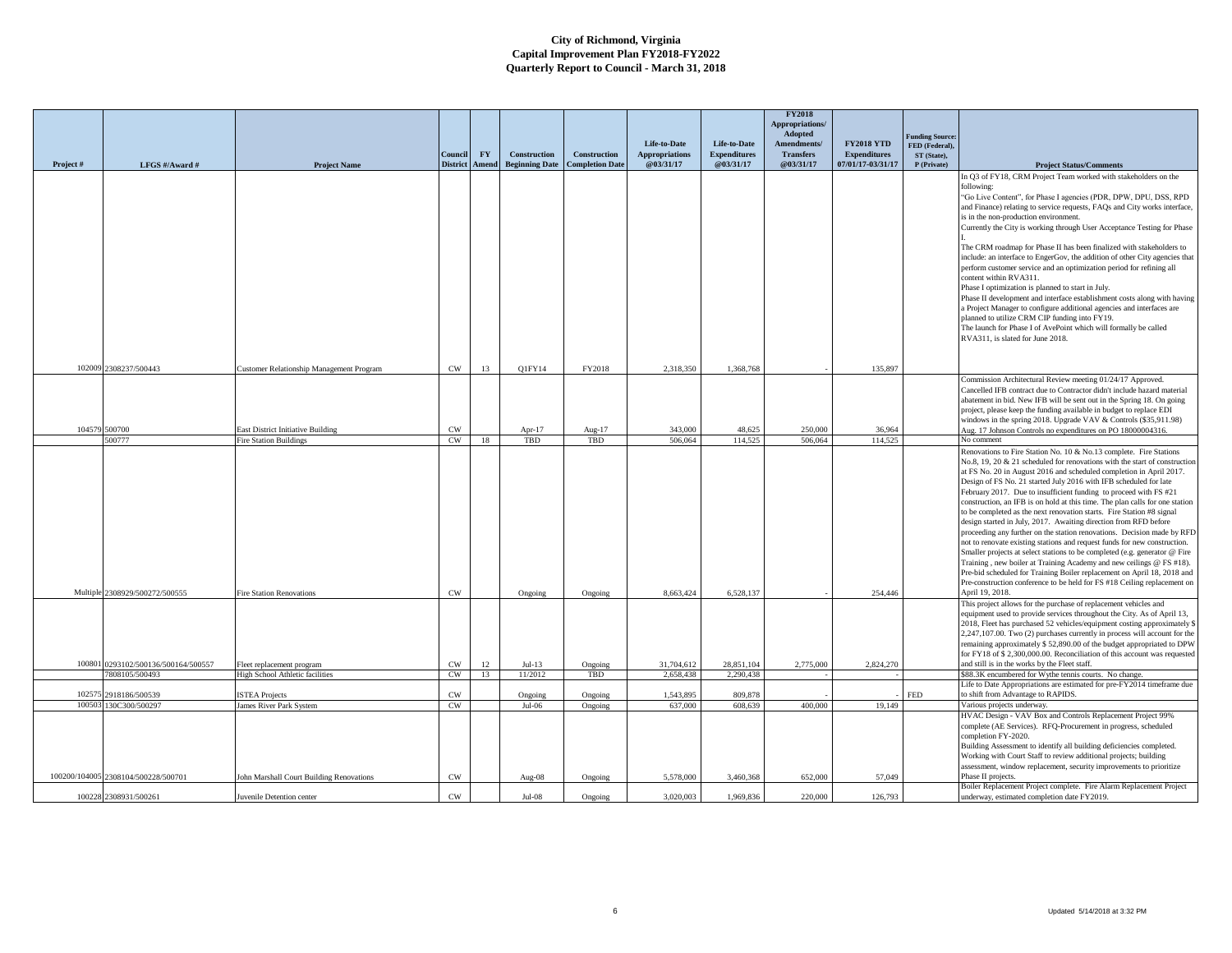|                      |                                  |                                                                                                    |                     |                  |                       |                        |                        |                      | <b>FY2018</b><br>Appropriations/ |                     |                                        |                                                                                                                                                       |
|----------------------|----------------------------------|----------------------------------------------------------------------------------------------------|---------------------|------------------|-----------------------|------------------------|------------------------|----------------------|----------------------------------|---------------------|----------------------------------------|-------------------------------------------------------------------------------------------------------------------------------------------------------|
|                      |                                  |                                                                                                    |                     |                  |                       |                        | Life-to-Date           | Life-to-Date         | Adopted<br>Amendments/           | <b>FY2018 YTD</b>   | unding Source:                         |                                                                                                                                                       |
|                      |                                  |                                                                                                    | Conneil             | ${\bf F}{\bf Y}$ | <b>Construction</b>   | <b>Construction</b>    | <b>Appropriations</b>  | <b>Expenditures</b>  | <b>Transfers</b>                 | <b>Expenditures</b> | FED (Federal),<br>ST (State).          |                                                                                                                                                       |
| Project#             | LFGS #/Award #                   | <b>Project Name</b>                                                                                | <b>District</b>     | Amend            | <b>Beginning Date</b> | <b>Completion Date</b> | @03/31/17              | @03/31/17            | @03/31/17                        | 07/01/17-03/31/17   | P (Private)                            | <b>Project Status/Comments</b>                                                                                                                        |
|                      |                                  |                                                                                                    |                     |                  |                       |                        |                        |                      |                                  |                     |                                        | Main Library Elevator Replacement/Fire Alarm System Project                                                                                           |
|                      |                                  |                                                                                                    |                     |                  |                       |                        |                        |                      |                                  |                     |                                        | construction phase work is completed - dates shown are for this portion of                                                                            |
|                      |                                  |                                                                                                    |                     |                  |                       |                        |                        |                      |                                  |                     |                                        | the overall Library Renovations work. MLB Roof Replacement Project                                                                                    |
|                      |                                  |                                                                                                    |                     |                  |                       |                        |                        |                      |                                  |                     |                                        | completed on Feb. 6, 2015. Special Collections Area HVAC design                                                                                       |
|                      |                                  |                                                                                                    |                     |                  |                       |                        |                        |                      |                                  |                     |                                        | complete and solicitation for bids pending future funding. Additional                                                                                 |
|                      |                                  |                                                                                                    |                     |                  |                       |                        |                        |                      |                                  |                     |                                        | funding has been requested in the FY19 CIP Budget for the building<br>envelope repairs and design of the Main Library 1st floor renovations.          |
|                      | Multiple 2308135/500231          | Library Renovations                                                                                | CW                  |                  | $Oct-12$              | Ongoing                | 5,591,500              | 5,385,962            |                                  | 772                 |                                        | No change.                                                                                                                                            |
|                      |                                  |                                                                                                    |                     |                  |                       |                        |                        |                      |                                  |                     |                                        | North Ave., Westover Hills, Belmont Ave., Hull St. & Broad Rock                                                                                       |
|                      |                                  |                                                                                                    |                     |                  |                       |                        |                        |                      |                                  |                     |                                        | Branch Library Projects and Main Library Lower Level Auditorium                                                                                       |
|                      |                                  |                                                                                                    |                     |                  |                       |                        |                        |                      |                                  |                     |                                        | Project are complete. East End BL Project construction phase work                                                                                     |
|                      |                                  |                                                                                                    |                     |                  |                       |                        |                        |                      |                                  |                     |                                        | completed in Oct.13. Main Library 2nd Floor renovation IFB scheduled                                                                                  |
|                      |                                  |                                                                                                    |                     |                  |                       |                        |                        |                      |                                  |                     |                                        | for June/14 with a construction completion scheduled for Feb/15. Ginter                                                                               |
|                      |                                  |                                                                                                    |                     |                  |                       |                        |                        |                      |                                  |                     |                                        | Park BL scheduled for construction start of June./15. Completion                                                                                      |
|                      |                                  |                                                                                                    |                     |                  |                       |                        |                        |                      |                                  |                     |                                        | scheduled for completion Jan/2016. West End BL Project returned to                                                                                    |
|                      |                                  |                                                                                                    |                     |                  |                       |                        |                        |                      |                                  |                     |                                        | program & re-starting design work. Design for remaining program                                                                                       |
|                      |                                  |                                                                                                    |                     |                  |                       |                        |                        |                      |                                  |                     |                                        | projects essentially complete. Construction dates are current projections<br>for overall program per extended funding and essentially one project per |
|                      |                                  |                                                                                                    |                     |                  |                       |                        |                        |                      |                                  |                     |                                        | year. West End design completed and IFB in process. West End Branch                                                                                   |
|                      |                                  |                                                                                                    |                     |                  |                       |                        |                        |                      |                                  |                     |                                        | construction started Oct./2016 for completion in May/2017. Construction                                                                               |
|                      |                                  |                                                                                                    |                     |                  |                       |                        |                        |                      |                                  |                     |                                        | now scheduled for July/2017. Construction completed and final contract                                                                                |
|                      | Multiple 2308196/500273          | Library Retrofit/Library Technology Upgrades & Renovations                                         | <b>CW</b>           |                  | $May-10$              | $Jul-17$               | 11,513,071             | 11,278,199           |                                  | 241,045             |                                        | closeout in process. No change                                                                                                                        |
|                      |                                  |                                                                                                    |                     |                  |                       |                        |                        |                      |                                  |                     |                                        | Repairs to Robert E Lee bridge underway. Riverside Dr over Rattlesnake                                                                                |
|                      |                                  |                                                                                                    |                     |                  |                       |                        |                        |                      |                                  |                     |                                        | Creek design underway (30%); Lynhaven Ave over Broad Rock Creek                                                                                       |
|                      |                                  |                                                                                                    |                     |                  |                       |                        |                        |                      |                                  |                     |                                        | resolving 90% issues; Lombardy St over CSX on hold pending negations                                                                                  |
|                      |                                  |                                                                                                    |                     |                  |                       |                        |                        |                      |                                  |                     |                                        | with CSX; Leigh Street Viaduct analysis completed, beginning design                                                                                   |
|                      | Multiple 2928750/500315/500562   | Major Bridge Improvements Program                                                                  | <b>CW</b>           |                  | Ongoing               | Ongoing                | 17,609,120             | 7,550,426            | 4,000,000                        | 185,126             | VDOT - Revenue<br>Share; City          | plans; E. Richmond Rd over Gillies awaiting RS match from State; E.<br>Richmond over Stony Run awaiting RS match from State.                          |
|                      |                                  |                                                                                                    |                     |                  |                       |                        |                        |                      |                                  |                     |                                        | Police Parking Decks Repairs at 3rd Precinct and Training Academy - In                                                                                |
|                      |                                  |                                                                                                    |                     |                  |                       |                        |                        |                      |                                  |                     |                                        | production substantial completion date 10/24/17. Additional projects con                                                                              |
|                      |                                  |                                                                                                    |                     |                  |                       |                        |                        |                      |                                  |                     |                                        | going are: 730 Bldg. Cooling Tower Repairs, Main Library Interior                                                                                     |
|                      |                                  |                                                                                                    |                     |                  |                       |                        |                        |                      |                                  |                     |                                        | Drain Line Repairs, Side Operations at 3506 Hopkins Rd. - Replace                                                                                     |
|                      | Multiple 2308156C/500131         | Major Building Renovations                                                                         | CW                  |                  | $Jul-08$              | ongoing                | 47,567,877             | 45,102,663           | 1,062,000                        | 1,176,842           |                                        | HVAC split systems                                                                                                                                    |
|                      |                                  |                                                                                                    |                     |                  |                       |                        |                        |                      |                                  |                     |                                        | Various projects including drainage improvements adjacent to                                                                                          |
|                      |                                  |                                                                                                    |                     |                  |                       |                        |                        |                      |                                  |                     |                                        | maintenance shop at Byrd Park, Purchase orders have been approved for                                                                                 |
|                      |                                  |                                                                                                    |                     |                  |                       |                        |                        |                      |                                  |                     |                                        | sidewalk improvements at Byrd and Forest Hill Parks. Plans are being<br>prepared for a major roof repair at the maintenance building in Forest Hill   |
| 101931               | 1308908/500432                   | <b>Major Park Renovations</b>                                                                      | CW                  |                  | May-07                | Ongoing                | 6,888,366              | 5,790,149            | 500,000                          | 157,250             |                                        | Park and for new storage shed adjacent to the maintenance building.                                                                                   |
|                      | Multiple 2918122C/500427         | Matching Funds For Federal /State Grants (VDOT)                                                    | CW                  |                  | Ongoing               | Ongoing                | 1,014,000              | 308.569              | 70,000                           |                     | 5,984 Match for Fed/State No comments. |                                                                                                                                                       |
|                      |                                  |                                                                                                    |                     |                  |                       |                        |                        |                      |                                  |                     |                                        | New playground equipment was installed at Hotchkiss CC. Oak Grove                                                                                     |
|                      |                                  |                                                                                                    |                     |                  |                       |                        |                        |                      |                                  |                     |                                        | Playground shelter construction is underway and new swings have been                                                                                  |
|                      |                                  |                                                                                                    |                     |                  |                       |                        |                        |                      |                                  |                     |                                        | ordered and will be installed. Several projects are underway at numerous                                                                              |
| 101012               | 1308907/500222                   | Neighborhood Park Renovations                                                                      | CW                  |                  | $Nov-07$              | Ongoing                | 8,077,740              | 6.430.265            | 400,000                          | 206,711             |                                        | neighborhood park sites Citywide.                                                                                                                     |
| Multiple<br>Multiple | 2918510/500387<br>2948186/500266 | Neighborhood Sidewalk Improvements Program<br>New Curb & Gutter Program - Urban Program            | $\mathrm{CW}$<br>CW |                  | Ongoing<br>Ongoing    | Ongoing<br>Ongoing     | 2,500,000<br>2.228,000 | 2.492.989<br>776,927 |                                  | 100,000<br>(805.974 |                                        | Funds obligated for sidewalk repair<br>Projects under development- Cutshaw Ave (\$800,000)                                                            |
|                      |                                  |                                                                                                    |                     |                  |                       |                        |                        |                      |                                  |                     |                                        | Projects under development- Terminal Avenue Sidewalk plans 90%                                                                                        |
|                      | Multiple 2948187/500337          | New Sidewalk Program - Urban Program                                                               | CW                  |                  | Ongoing               | Ongoing                | 1,300,000              | 937,318              |                                  | (13, 238)           |                                        | design                                                                                                                                                |
|                      |                                  |                                                                                                    |                     |                  |                       |                        |                        |                      |                                  |                     |                                        | Phase II Renovation Project: Construction in-progress: Front Lobby                                                                                    |
|                      |                                  |                                                                                                    |                     |                  |                       |                        |                        |                      |                                  |                     |                                        | Renovation, Clerk's Office Renovation, Attorney Suite Egress Door,                                                                                    |
| Multiple             | 2308799/500257                   | Oliver Hill Courts                                                                                 | $\mathrm{CW}$       | 10 <sup>°</sup>  | $Jul-08$              | Ongoing                | 4,186,741              | 1,476,172            | 300,000                          | 158,263             |                                        | Security Upgrades. Scheduled completion FY-2019                                                                                                       |
| 100499               | 1308903/500296                   | Park Road Improvements                                                                             | CW                  |                  | Ongoing               | Ongoing                | 300,000                | 271,214              |                                  |                     |                                        | No comment                                                                                                                                            |
| 100695               | 2948189/500346                   | Pavement Rehabilitation - Urban                                                                    | CW                  |                  | Ongoing               | Ongoing                | 7,959,622              | 6,956,210            |                                  | (921, 631)          |                                        | Resurfacing, paving, and slurry seal throughout the city.                                                                                             |
| 104274               | 500663                           | <b>Pedestrian Safety Crossing</b><br>Pedestrian Safety Improvements at Signalized Intersections on | CW                  |                  | TBD                   | TBD                    | 200,000                | 195,265              |                                  |                     |                                        | Awaiting phase II funding.                                                                                                                            |
| 105183               | 500790 / 500796                  | Federal and State Routes (HSIP)                                                                    | CW                  | 18               | TBD                   | TBD                    | 3,453,000              | 662,635              | 3,453,000                        | 662,635             | FED - SIP                              | PE Phase I (Retiming + asset inventory) is underway. The Phase II design<br>started in Feb, 2018.                                                     |
|                      |                                  |                                                                                                    |                     |                  |                       |                        |                        |                      |                                  |                     |                                        | Public Art Master Plan draft approved by PAC August 2017 and referred                                                                                 |
|                      |                                  |                                                                                                    |                     |                  |                       |                        |                        |                      |                                  |                     |                                        | to CPC for Feb 2018. Hull Street Library artist approved by PAC and                                                                                   |
|                      | 104689/101525 1308131/500328     | Percent for the Arts                                                                               | CW                  |                  | Jul-94                | Ongoing                | 4,242,710              | 1,127,346            | 145,546                          | 88,082              |                                        | CPC in Nov 2017.                                                                                                                                      |
|                      |                                  |                                                                                                    |                     |                  |                       |                        |                        |                      |                                  |                     |                                        | A/E services have been procured. Design development ongoing with a                                                                                    |
|                      |                                  |                                                                                                    |                     |                  |                       |                        |                        |                      |                                  |                     |                                        | targeted date of June 30, 2017 for the Invitation for Bids. A new site                                                                                |
|                      |                                  |                                                                                                    |                     |                  |                       |                        |                        |                      |                                  |                     |                                        | needs to be identified to construct the facility and current funding is                                                                               |
|                      |                                  |                                                                                                    |                     |                  |                       |                        |                        |                      |                                  |                     |                                        | insufficient to move forward. A suitable site is being evaluated and                                                                                  |
|                      |                                  |                                                                                                    |                     |                  |                       |                        |                        |                      |                                  |                     |                                        | should be determined around mid to late February. Additional funding                                                                                  |
|                      | 104674 500719                    | Police Equestrian Community Center                                                                 | CW                  | 17               | TBD                   | TBD                    | 779,721                | 66.746               | 450.000                          | 38.658              |                                        | has been requested for FY18-19 budget. Preliminary site design related<br>activities ongoing. Construction IFB pending FY19 appropriation.            |
|                      |                                  |                                                                                                    |                     |                  |                       |                        |                        |                      |                                  |                     |                                        |                                                                                                                                                       |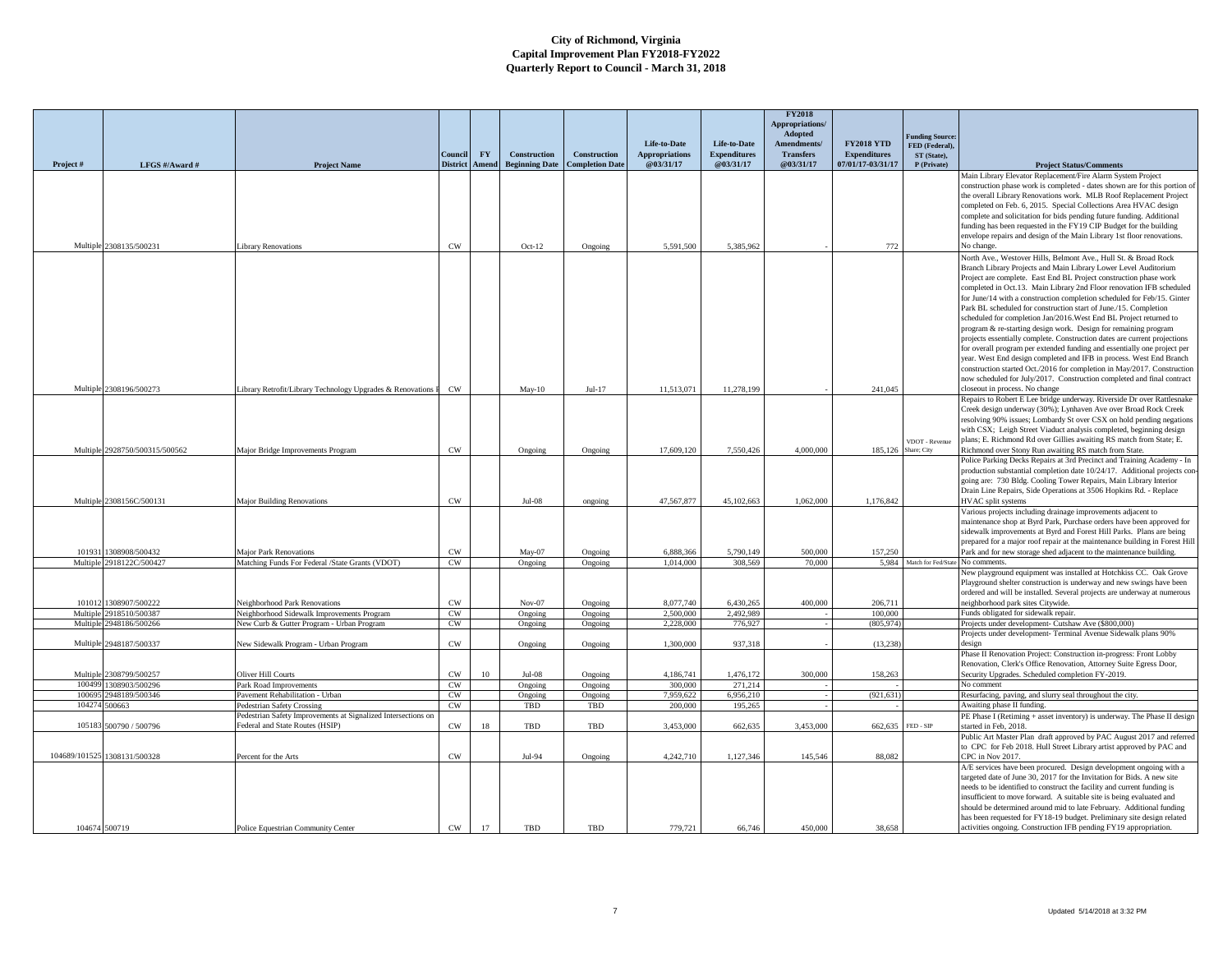|               |                       |                                                              |                 |           |                       |                        |                       |                     | <b>FY2018</b><br>Appropriations/ |                     |                               |                                                                                                                                                         |
|---------------|-----------------------|--------------------------------------------------------------|-----------------|-----------|-----------------------|------------------------|-----------------------|---------------------|----------------------------------|---------------------|-------------------------------|---------------------------------------------------------------------------------------------------------------------------------------------------------|
|               |                       |                                                              |                 |           |                       |                        | Life-to-Date          | Life-to-Date        | Adopted<br>Amendments/           | <b>FY2018 YTD</b>   | <b>Funding Source</b>         |                                                                                                                                                         |
|               |                       |                                                              | Council         | <b>FY</b> | Construction          | Construction           | <b>Appropriations</b> | <b>Expenditures</b> | <b>Transfers</b>                 | <b>Expenditures</b> | FED (Federal),<br>ST (State), |                                                                                                                                                         |
| Project#      | LFGS #/Award #        | <b>Project Name</b>                                          | <b>District</b> | Amend     | <b>Beginning Date</b> | <b>Completion Date</b> | @03/31/17             | @03/31/17           | @03/31/17                        | 07/01/17-03/31/17   | P (Private)                   | <b>Project Status/Comments</b>                                                                                                                          |
|               |                       |                                                              |                 |           |                       |                        |                       |                     |                                  |                     |                               | Chiller and Cooling Tower Replacement - construction in progress<br>estimated completion FY-2019.                                                       |
|               |                       |                                                              |                 |           |                       |                        |                       |                     |                                  |                     |                               | Boiler Replacement Project (design) in progress. Boiler replacement                                                                                     |
|               |                       |                                                              |                 |           |                       |                        |                       |                     |                                  |                     |                               | project awaiting Contractor to execute/submit required contract                                                                                         |
| 104583        | 500702                | <b>Police Headquarters Building</b>                          | <b>CW</b>       |           | $Jun-17$              | Ongoing                | 1,590,000             | 123,745             | 702,000                          | 42.852              |                               | documents.                                                                                                                                              |
|               |                       |                                                              |                 |           |                       |                        |                       |                     |                                  |                     |                               | Chiller Replacement project in progress starting 05/17 (complete 7/17)                                                                                  |
|               |                       |                                                              |                 |           |                       |                        |                       |                     |                                  |                     |                               | UPDATE Dewberry working on O&M Warranty Documents. In progress<br>replace Fan Coils (\$9,379.00). Police Academy Interior Lighting                      |
|               |                       |                                                              |                 |           |                       |                        |                       |                     |                                  |                     |                               | Upgrades to LED (\$46,017.00) Police Academy Exterior Lighting                                                                                          |
|               |                       |                                                              |                 |           |                       |                        |                       |                     |                                  |                     |                               | Upgrades to LED (\$23,643.00). Boiler replacement project awaiting                                                                                      |
| 104585        | 500703                | Police Training Academy Building                             | $\mathrm{CW}$   |           | Apr-17                | On-Going               | 1,229,000             | 299,211             | 951,000                          | 266,403             |                               | Contractor bond re-submittal. Building structural repairs pending FY19<br>appropriations.                                                               |
|               |                       |                                                              |                 |           |                       |                        |                       |                     |                                  |                     |                               | Current Project - A/E Services needed to pave rear parking lot, install nev                                                                             |
|               |                       |                                                              |                 |           |                       |                        |                       |                     |                                  |                     |                               | canopy. Design recently completed for site work and new canopies. Phase                                                                                 |
|               |                       |                                                              |                 |           |                       |                        |                       |                     |                                  |                     |                               | I IFB scheduled for Oct/2016 for construction start in Feb./2017. Phase II                                                                              |
|               |                       |                                                              |                 |           |                       |                        |                       |                     |                                  |                     |                               | construction start scheduled for May/2017 and completion in Oct/2017.<br>Phase II Site Improvements construction NTP on 3/21/17 for completion          |
|               |                       |                                                              |                 |           |                       |                        |                       |                     |                                  |                     |                               | on 7/21/17. Phase III Canopy Construction on hold pending scope                                                                                         |
| 100219        | 2308239/500248        | RAA Buildings and Property Improvements                      | $\rm{CW}$       | 13        | $Sep-12$              | Ongoing                | 1.175.000             | 712,850             |                                  | 67.329              |                               | definition and future FY19 funding.                                                                                                                     |
|               | 308187/500204         | Replace Lighting at Rec Areas                                | CW              |           | Ongoing               | Ongoing                | 2.103.085             | 2.104.408           |                                  |                     |                               | Ongoing                                                                                                                                                 |
|               |                       |                                                              |                 |           |                       |                        |                       |                     |                                  |                     |                               | Structural repairs completed in December 2016. IFB for 2nd & Grace<br>Roof Membrane should be advertised in Mid-February 2017. IFB for                  |
|               |                       |                                                              |                 |           |                       |                        |                       |                     |                                  |                     |                               | elevator replacements at Expressway Deck should be advertised in Mid-                                                                                   |
|               |                       |                                                              |                 |           |                       |                        |                       |                     |                                  |                     |                               | March. IFB for Roof Membrane at 2nd & Grace and elevator upgrade for                                                                                    |
|               |                       |                                                              |                 |           |                       |                        |                       |                     |                                  |                     |                               | Expressway deck were advertised in Mid- April. Contractor began work                                                                                    |
|               |                       |                                                              |                 |           |                       |                        |                       |                     |                                  |                     |                               | on the 2nd & Grace roof membrane in August 2017. Project was<br>completed December 2017. Downtown Expressway elevator upgrade was                       |
|               |                       |                                                              |                 |           |                       |                        |                       |                     |                                  |                     |                               | awarded in September 2017. A noticed to proceed was issued for                                                                                          |
|               |                       |                                                              |                 |           |                       |                        |                       |                     |                                  |                     |                               | November 1, 2017. Elevators should be completed by September 2018.                                                                                      |
| 101534        | 0293101/500330/500478 | Replace Parking Equipment                                    | CW              | 12        | Apr-12                |                        | 1.530,000             | 759,816             |                                  |                     |                               | Bids received for 2nd & Grace facade restoration project in November<br>Enterprise Fund 2017, work to begin February 2018.                              |
| 100199/104414 | 2308103/500003        | <b>Richmond Coliseum Renovations</b>                         | CW              |           | $Jul-10$              | Ongoing<br>On-going    | 4.836.882             | 4.382.757           |                                  | 62,028              |                               | Construction of Coliseum Fall Protection System complete.                                                                                               |
| 101848/104408 | 500420                | Richmond Fiber Optics Network System                         | CW              | 14        | Ongoing               | Ongoing                | 1,500,000             | 1,218,660           | 150,000                          | 418,683             |                               | Will continue with the design to hook up additional city's facilities                                                                                   |
|               |                       |                                                              |                 |           |                       |                        |                       |                     |                                  |                     |                               | Scoping was conducted. Requested the Consultant for a fee proposal to                                                                                   |
| 104128        | 500636                | Richmond Signal System Improvements West-North (CMAQ)        | CW              |           | TBD                   | TBD                    | 2,000,000             |                     | 1,500,000                        |                     | FED - CMAQ                    | start design. VDOT processing City-State agreement.<br>Funds to be used with ITS South of the James Project. Funds weren't                              |
| 104129        | 500637                | Richmond Signal System South of the James (CMAQ)             | CW              |           | $Mar-15$              | Apr- $17$              | 1.022.200             |                     | 422.200                          |                     | FED - CMAQ                    | used.                                                                                                                                                   |
|               |                       |                                                              |                 |           |                       |                        |                       |                     |                                  |                     |                               | Construction of T. Tyler Porterfield Memorial Bridge (TTPMB) is                                                                                         |
|               |                       |                                                              |                 |           |                       |                        |                       |                     |                                  |                     |                               | approx. 99% complete. The bridge opened to the public on 12/2/16.                                                                                       |
|               |                       |                                                              |                 |           |                       |                        |                       |                     |                                  |                     |                               | "Punch list" items under the contract are occurring, with final inspection<br>on replacement landscape to occur Spring 2018. Other Priority 1 projects, |
|               |                       |                                                              |                 |           |                       |                        |                       |                     |                                  |                     |                               | e.g., Lehigh Terraces planning/public engagement started March 2016,                                                                                    |
|               |                       |                                                              |                 |           |                       |                        |                       |                     |                                  |                     |                               | with public meeting in 8/16 and 1/17. Amendment to adopted 2012                                                                                         |
|               |                       |                                                              |                 |           |                       |                        |                       |                     |                                  |                     |                               | Riverfront Plan approved by Planning Commission on 7/24/17 and                                                                                          |
|               |                       |                                                              |                 |           |                       |                        |                       |                     |                                  |                     |                               | Council on 9/25/17. Schematic Design Development completed. Will<br>move into design development once there is an understanding how much                |
| 101526        | 2108132/500329        | Riverfront Plan Implementation                               | CW              | 13        | Aug-14                | August - 16            | 12,276,988            | 12,554,886          |                                  | 104,579             |                               | s left after project close-out on TTPMB.                                                                                                                |
| 105219        | 500792                | Roadway Conversions for Bike Infrastructure (Road Diet) (HSI | CW.             | 18        | TBD                   | TBD                    | 1,502,000             | 1.830               | 1.502,000                        | 1.830               | FED - HSIP                    | Construction in September, 2018                                                                                                                         |
|               |                       |                                                              |                 |           |                       |                        |                       |                     |                                  |                     |                               | Contingency for several HSIP projects. Life to Date Appropriations are<br>estimated for pre-FY2014 timeframe due to shift from Advantage to             |
| Multiple      | 2908135/500421        | Safety Improvement Contingency                               | CW              |           | Ongoing               | Ongoing                | 454,406               | 322,601             |                                  | 19,691              |                               | RAPIDS.                                                                                                                                                 |
| 102337        | 7808103/500495        | School ADA Compliance                                        | CW              |           | Ongoing               | Ongoing                | 22,308,706            | 22,769,160          |                                  |                     |                               | Ongoing; Various Projects are at different stages of implementation                                                                                     |
|               | NEW                   | School Bus Lease                                             | CW              | 18        | TBD                   | TBD                    | 4,228,631             |                     | 4,228,631                        |                     |                               | RPS has indicated that this has been paid.                                                                                                              |
|               |                       |                                                              |                 |           |                       |                        |                       |                     |                                  |                     |                               | Multi-project program with four Phase I projects: Broad Rock ES, Oak                                                                                    |
|               |                       |                                                              |                 |           |                       |                        |                       |                     |                                  |                     |                               | Grove ES, M.L. King MS & Huguenot HS. BRES & OGES projects                                                                                              |
|               |                       |                                                              |                 |           |                       |                        |                       |                     |                                  |                     |                               | complete and opened 1/2/2013 on schedule. MLKMS Project Phase III                                                                                       |
|               |                       |                                                              |                 |           |                       |                        |                       |                     |                                  |                     |                               | construction complete and new school opened 1/6/2014 on schedule -                                                                                      |
|               |                       |                                                              |                 |           |                       |                        |                       |                     |                                  |                     |                               | Phase IV demolition of existing school and completion of south end                                                                                      |
|               |                       |                                                              |                 |           |                       |                        |                       |                     |                                  |                     |                               |                                                                                                                                                         |
|               |                       |                                                              |                 |           |                       |                        |                       |                     |                                  |                     |                               | school construction and site work complete July 2014. MLKMS Phase IV<br>completed and Phase V (Pre-K) construction underway. HHS primary                |
|               |                       |                                                              |                 |           |                       |                        |                       |                     |                                  |                     |                               | construction underway and on schedule for 1/5/2015 new school opening.                                                                                  |
|               |                       |                                                              |                 |           |                       |                        |                       |                     |                                  |                     |                               | Remaining existing school demo & site work scheduled for completion                                                                                     |
|               |                       |                                                              |                 |           |                       |                        |                       |                     |                                  |                     |                               | Fall./15. Huguenot HS project completed and project closeout underway.                                                                                  |
|               |                       |                                                              |                 |           |                       |                        |                       |                     |                                  |                     |                               | Planning for new school projects underway. Ongoing. This is a reflection<br>of figures from the City's financial system. We are working with RPS and    |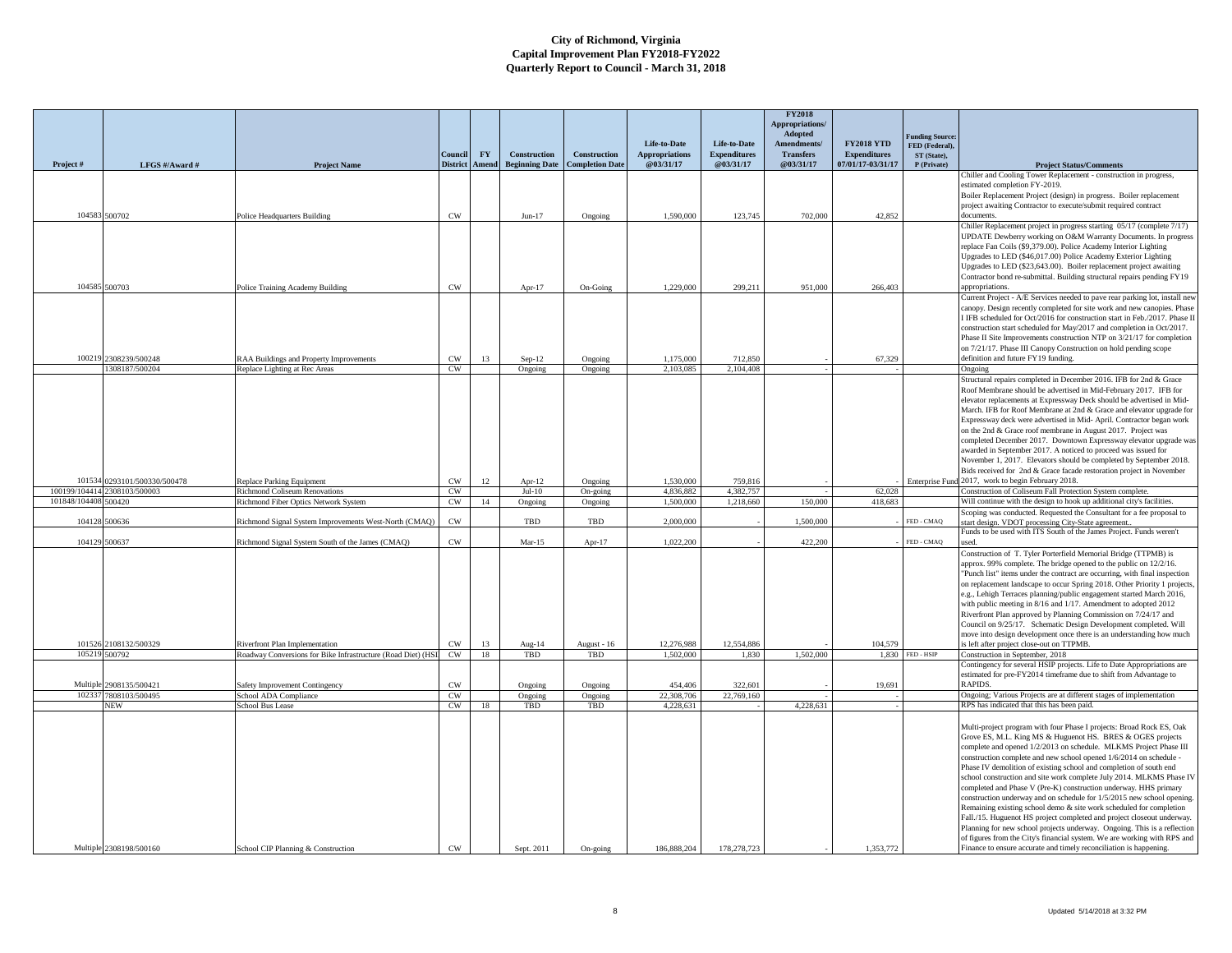|          |                                   |                                                                                 |                             |                    |                                       |                                        | Life-to-Date                       | Life-to-Date                     | <b>FY2018</b><br>Appropriations/<br>Adopted<br>Amendments/ | <b>FY2018 YTD</b>                        | 'unding Source:<br>FED (Federal). |                                                                                                                                                      |
|----------|-----------------------------------|---------------------------------------------------------------------------------|-----------------------------|--------------------|---------------------------------------|----------------------------------------|------------------------------------|----------------------------------|------------------------------------------------------------|------------------------------------------|-----------------------------------|------------------------------------------------------------------------------------------------------------------------------------------------------|
| Project# | LFGS #/Award #                    | <b>Project Name</b>                                                             | Council<br><b>District</b>  | <b>FY</b><br>Amend | Construction<br><b>Beginning Date</b> | Construction<br><b>Completion Date</b> | <b>Appropriations</b><br>@03/31/17 | <b>Expenditures</b><br>@03/31/17 | <b>Transfers</b><br>@03/31/17                              | <b>Expenditures</b><br>07/01/17-03/31/17 | ST (State),<br>P (Private)        | <b>Project Status/Comments</b>                                                                                                                       |
|          |                                   |                                                                                 |                             |                    |                                       |                                        |                                    |                                  |                                                            |                                          |                                   | This is a reflection of figures from the City's financial system. We are                                                                             |
|          |                                   |                                                                                 |                             |                    |                                       |                                        |                                    |                                  |                                                            |                                          |                                   | working with RPS and Finance to ensure accurate and timely<br>reconciliation is happening. Outstanding encumbrances @ 3/31/2018                      |
|          | 808111/500492                     | chool Maintenance                                                               | <b>CW</b>                   |                    | Ongoing                               | Ongoing                                | 95.967.934                         | 87,924,512                       | 5,165,326                                                  | 5,185,146                                |                                   | total \$1,963,725.                                                                                                                                   |
| Multiple | 2948188/500317                    | Sidewalk Improvement Program - Urban                                            | CW                          |                    | Ongoing                               | Ongoing                                | 2,245,509                          | 1.954.173                        |                                                            | (19.786)                                 | State                             | Projects assigned.<br>FY17 Projects under construction. FY18 budget amended to add                                                                   |
|          |                                   |                                                                                 |                             |                    |                                       |                                        |                                    |                                  |                                                            |                                          | VDOT - Revenue                    | \$750,000 for sidewalk improvements. Projects are currently being                                                                                    |
|          | Multiple 2918516/500161/500162    | Sidewalk Projects program                                                       | CW                          |                    | Ongoing                               | Ongoing                                | 11.509.987                         | 9.485.813                        | 950,000                                                    | 470,778                                  |                                   | scheduled for Spring 2018 and Summer 2018 construction.                                                                                              |
|          | 9741603/500090                    | Street Lighting - Special                                                       | $\text{cw}$                 |                    | Ongoing                               | Ongoing                                | 13,350,525                         | 9,883,266                        | 1,000,000                                                  |                                          |                                   | Various projects under design and construction throughout the City.<br>Ongoing.                                                                      |
|          | 9741602/500087/500088/500089/5006 |                                                                                 |                             |                    |                                       |                                        |                                    |                                  |                                                            |                                          |                                   | Various projects under design and construction throughout the City.                                                                                  |
|          |                                   | <b>Street Lighting/General</b>                                                  | $\mathrm{cw}$               |                    | Ongoing                               | Ongoing                                | 34,759,390                         | 25,085,581                       | 428,000                                                    | 1,495,104                                |                                   | Ongoing.                                                                                                                                             |
|          |                                   |                                                                                 |                             |                    |                                       |                                        |                                    |                                  |                                                            |                                          |                                   | The LED pilot project is in its testing and evaluation phase; five of the                                                                            |
|          |                                   |                                                                                 |                             |                    |                                       |                                        |                                    |                                  |                                                            |                                          |                                   | six evaluation areas have been installed with one area remaining to be<br>installed tentatively by the end of June 2018; Evaluation and testing will |
|          |                                   |                                                                                 |                             |                    |                                       |                                        |                                    |                                  |                                                            |                                          |                                   | last for several months during which time citizens and various group                                                                                 |
|          |                                   |                                                                                 |                             |                    |                                       |                                        |                                    |                                  |                                                            |                                          |                                   | feedback will be analyzed and considered for selection of final hardware,                                                                            |
|          |                                   |                                                                                 |                             |                    |                                       |                                        |                                    |                                  |                                                            |                                          |                                   | its application, electric grid adaptation configuration and installation                                                                             |
|          |                                   |                                                                                 |                             |                    |                                       |                                        |                                    |                                  |                                                            |                                          |                                   | phasing. Citizen feedback information is beginning to come in from the                                                                               |
|          |                                   |                                                                                 |                             |                    |                                       |                                        |                                    |                                  |                                                            |                                          |                                   | areas that have the LEDs installed. The pilot phase is being funded via<br>prior O&M funds that were allocated for LED technology testing and        |
|          |                                   |                                                                                 |                             |                    |                                       |                                        |                                    |                                  |                                                            |                                          |                                   | evaluation. The consultant will return in the next couple of weeks to                                                                                |
|          |                                   |                                                                                 |                             |                    |                                       |                                        |                                    |                                  |                                                            |                                          |                                   | complete LED light study of the existing lights that have been installed to                                                                          |
|          | <b>JEW</b>                        | Street Lighting - LED Conversion                                                | CW                          | 18                 | $May-18$                              |                                        | 500.000                            |                                  | 500,000                                                    |                                          |                                   | date. We also continue meeting with the public to discuss this project.                                                                              |
| Multiple | 2918128C/500290                   | Streets, Sidewalks, Alley Extensions and Improvements Program                   | CW                          |                    | Ongoing                               | Ongoing                                | 24,437,174                         | 20,857,387                       | 615,480                                                    | 153,755                                  | <b>FED</b>                        | Various Council Amendment projects under development.                                                                                                |
|          | 100492 1308180C/500202            | <b>Swimming Pools Projects</b>                                                  | <b>CW</b>                   |                    | Ongoing                               | Ongoing                                | 6,367,300                          | 5.264.144                        | 250,000                                                    |                                          |                                   | No Comments.<br>Six Intersection Signal Upgrade project construction completed. 23rd &                                                               |
|          |                                   |                                                                                 |                             |                    |                                       |                                        |                                    |                                  |                                                            |                                          |                                   | Fairfield Ave roundabout project construction completed. 25th & Nine                                                                                 |
|          |                                   |                                                                                 |                             |                    |                                       |                                        |                                    |                                  |                                                            |                                          |                                   | Mile Rd roundabout project construction completed. Brookland Park                                                                                    |
|          |                                   |                                                                                 |                             |                    |                                       |                                        |                                    |                                  |                                                            |                                          |                                   | Blvd, Dill Ave roundabout project construction completed. Closeout                                                                                   |
|          | Multiple 2908130/500302/500304    | TEA-21 Safety Improvements                                                      | $\text{cw}$                 |                    | Mar-08                                | Ongoing                                | 25,311,151                         | 20,517,180                       |                                                            | 1,748                                    |                                   | underway.<br>Updated: 4/10/2018 - Grove Ave @ Thompson St under construction,                                                                        |
|          |                                   |                                                                                 |                             |                    |                                       |                                        |                                    |                                  |                                                            |                                          |                                   | Grove Ave @ Three Chopt Signal Upgrade, under design, 100%                                                                                           |
|          |                                   |                                                                                 |                             |                    |                                       |                                        |                                    |                                  |                                                            |                                          |                                   | completed; Addison St @ Cary St "New" traffic signal under design, 60%                                                                               |
|          |                                   |                                                                                 |                             |                    |                                       |                                        |                                    |                                  |                                                            |                                          |                                   | completed; Forest Hill Ave @ Westower Dr. "New" traffic signal under<br>design, 100% completed. Please Note: CIP program Lifetime                    |
|          | 2908122C/500289/500358/500489/    |                                                                                 |                             |                    |                                       |                                        |                                    |                                  |                                                            |                                          | VDOT - Revenue                    | Appropriation cannot be verified due to the change from Advantage to                                                                                 |
| Multipl  | 500229                            | <b>Traffic Control Installations</b>                                            | CW                          |                    | Ongoing                               | Ongoing                                | 8.681.899                          | 7,176,614                        | 780,000                                                    | 215,125                                  | hare                              | <b>RAPIDS</b>                                                                                                                                        |
| Multipl  | 2948190/500347 / 500301           | Traffic Control Modernization - Urban                                           | CW                          |                    | $Oct-09$                              | Ongoing                                | 3,100,000                          | 2.053.889                        | 800,000                                                    | (19,252)                                 | <b>State</b>                      | Identified several traffic signal mast arms in need of replacement.                                                                                  |
| Multiple | 2918515/500286                    | <b>Transportation Projects</b>                                                  | $\text{cw}$                 |                    | Mar-08                                | Ongoing                                | 55,103,218                         | 54,011,300                       | 5,809,467                                                  | 3,686,871                                | City                              | Resurfacing Contract # 1 is on going . Contract #2 waiting on final<br>signatures. Contract #3 will start April 24, 2018                             |
|          | 104243 500653                     | Urban Agricultural Site preparation                                             | CW                          |                    | TBD                                   | TBD                                    | 25,000                             | 13,760                           |                                                            |                                          | $FED - HB2$                       | Scope Being Determined                                                                                                                               |
|          | 100172 2958836/500340             | Urban Bridge Maintenance                                                        | CW                          |                    | Ongoing                               | Ongoing                                | 100,000                            | 96,616                           |                                                            | 395                                      | <b>Share</b>                      | No Comments.                                                                                                                                         |
|          |                                   |                                                                                 | Citywide Projects Subtotal: |                    |                                       |                                        | 804.331.522                        | 663,102,645                      | 52,279,086                                                 | 22,257,009                               |                                   |                                                                                                                                                      |
|          |                                   |                                                                                 |                             |                    |                                       |                                        |                                    |                                  |                                                            |                                          |                                   |                                                                                                                                                      |
|          |                                   | Capital Improvement Plan Sub-Total:                                             |                             |                    |                                       |                                        | 1.090.043.079                      | 842,764,645                      | 84,690,527                                                 | 37,469,443                               |                                   |                                                                                                                                                      |
|          | 1402                              | <b>Gas Utility New Business</b>                                                 | CW                          |                    | Various                               | Various                                | 300,125,207                        | 236,690.162                      | 10,953,000                                                 | 8.195.752                                |                                   |                                                                                                                                                      |
|          | 1403                              | Gas Utility System Replacement                                                  | $\mathrm{CW}$               |                    | Various                               | Various                                | 383,812,319                        | 327,514,249                      | 27,392,000                                                 | 4.938.130                                |                                   |                                                                                                                                                      |
|          | 1502                              | Water Distribution System Improvements                                          | CW                          |                    | Various                               | Various                                | 222,799,907                        | 171,620,037                      | 17,420,000                                                 | 6.461.349                                |                                   |                                                                                                                                                      |
|          | 1503<br>1590                      | Water Transmission Main Improvements<br>Water Plant and Pumping Improvements    | CW<br>CW                    |                    | Various<br>Various                    | Various<br>Various                     | 128,274,169<br>370,997,175         | 51,840,976<br>217.543.271        | 1,733,000<br>6,784,000                                     | 1.088.680<br>3.338.551                   |                                   |                                                                                                                                                      |
|          | 1940                              | <b>Stormwater Facilities Improvements</b>                                       | CW                          |                    | Various                               | Various                                | 62,941,665                         | 29,664,001                       | 14,041,000                                                 | 3,695,203                                |                                   |                                                                                                                                                      |
|          | 1701                              | <b>Wastewater Treatment</b>                                                     | CW                          |                    | Various                               | Various                                | 224.194.999                        | 159,097,346                      | 2,534,000                                                  | 783,527                                  |                                   |                                                                                                                                                      |
|          | 1780                              | City Floodwall                                                                  | 6                           |                    | Various                               | Various                                | 2,216,000                          |                                  |                                                            |                                          |                                   |                                                                                                                                                      |
|          | 1760<br>1750                      | <b>Wastewater Sanitary Sewer Upgrades</b><br>Wastewater Combined Sewer Overflow | CW<br>CW                    |                    | Various<br>Various                    | Various<br>Various                     | 326,392,574<br>264,302,760         | 238,521,383<br>194,080,400       | 32,683,000<br>3,100,000                                    | 12,498,665<br>3,408,517                  |                                   |                                                                                                                                                      |
|          |                                   |                                                                                 | Public Utilities Total:     |                    |                                       |                                        | 2.286,056,775                      | 1.626.571.825                    | 116,640,000                                                | 44,408,373                               |                                   |                                                                                                                                                      |
|          |                                   |                                                                                 |                             |                    |                                       |                                        |                                    |                                  |                                                            |                                          |                                   |                                                                                                                                                      |
|          |                                   | Capital Improvement Plan Total                                                  |                             |                    |                                       |                                        | 3.376.099.854                      | 2.469.336.470                    | 201.330.527                                                | 81,877,816                               |                                   |                                                                                                                                                      |
|          |                                   | STORMWATER PROJECT DETAIL                                                       |                             |                    |                                       |                                        |                                    |                                  |                                                            |                                          |                                   |                                                                                                                                                      |
|          |                                   |                                                                                 |                             |                    |                                       |                                        |                                    |                                  |                                                            |                                          |                                   |                                                                                                                                                      |